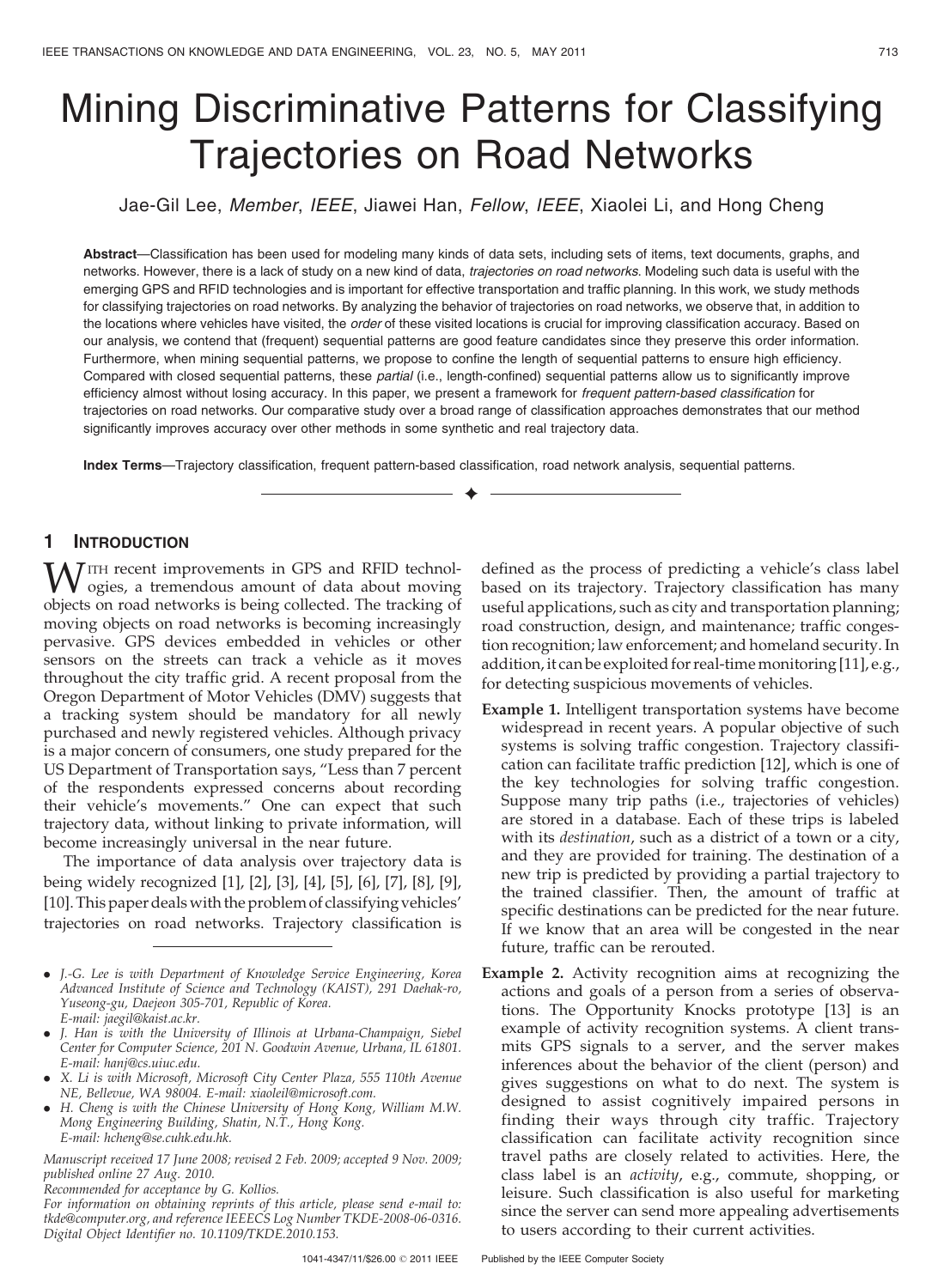Feature-based classification has been widely used in the fields of data mining and machine learning [14], [15], [16], [17], [18]. In this paradigm, features are extracted from the data points, and each data point is transformed into a feature vector. Each feature vector represents the existence of features in its corresponding data point. These feature vectors are provided to a classifier such as the support vector machine (SVM) [19] for training and prediction.

One of the most important requirements for effective classification is discovering discriminative features. Thus, the following question naturally arises: "What are good feature candidates for trajectory classification?" Recently, the approach using frequent patterns for classification has been successfully adopted for relational data [14], [15], [20], [21], [22], [23], text documents [18], protein sequences [17], and graphs [16]. All of these studies demonstrate the usefulness of frequent patterns in classification. However, to the best of our knowledge, the question on trajectory data is yet to be answered.

To answer this question, we first analyze the behavior of trajectories on road networks. Intuitively, the locations where vehicles have visited are critical features for classification. However, we have found additionally that the *order* of these visited locations is crucial for improving classification accuracy. Based on our analysis, we assert that (frequent) sequential patterns [24] are good feature candidates since they preserve this order information. In experiments, we show that using sequential patterns improves classification accuracy significantly (by 10–15%) over a naive method that uses only individual road segments as features.

Furthermore, we address efficiency issues in trajectory classification because sequential pattern mining from trajectories tends to be time consuming. The length of sequential patterns is confined in the process of sequential pattern mining to enhance classification efficiency. Such length-confined sequential patterns are called partial sequential patterns. We show that, by using partial sequential patterns instead of closed sequential patterns [25], feature generation time is improved significantly (by up to five times) with almost no accuracy loss.

In this paper, we present a framework of frequent patternbased classification for trajectories on road networks. Our framework consists of three steps: 1) feature generation, 2) feature selection, and 3) classification model construction. In the first step, partial sequential patterns are generated. In the second step, highly discriminative ones are selected for effective classification. In the third step, those selected patterns are fed into a classifier. The effectiveness of this framework is verified by comparing classification accuracy and efficiency with other alternatives.

In summary, the contributions of this paper are as follows:

- . We analyze the behavior of trajectories on road networks and investigate good feature candidates for trajectory classification.
- We apply frequent pattern-based classification [14] to trajectory classification. More specifically, we present a framework of using partial sequential patterns for trajectory classification.
- . We conduct a comparative study of a broad range of classification approaches.

. We demonstrate that our frequent pattern-based classification method significantly improves accuracy over other methods and that feature generation can be done efficiently owing to partial sequential patterns.

The rest of the paper is organized as follows: Section 2 presents the problem statement. Section 3 discusses why partial sequential patterns are good feature candidates. Section 4 introduces our trajectory classification method based on partial sequential patterns. Section 5 presents the results of performance evaluation. Section 6 discusses related work. Finally, Section 7 concludes the study.

# 2 PROBLEM STATEMENT

We develop an accurate and efficient classification method for trajectories on road networks. Especially, we focus on mining discriminative patterns for trajectory classification. Given a set of *trajectories*  $\mathcal{D} = \{TR_1, \ldots, TR_{num_{tra}}\}$ , with each trajectory associated with a *class label*  $c_i \in \mathcal{C} = \{c_1, \ldots, c_{num_{cla}}\},$ our method generates a set of features, where the trajectory and feature are defined as follows:

A road network is usually modeled as a graph  $G(V, E)$ , where a vertex (i.e., node) of  $G$  represents a road junction, an edge a road segment, and an edge weight the distance along the road segment [26]. A trajectory is a sequence of edges and is denoted as  $TR_i = \langle e_1, e_2, \ldots, e_j, \ldots, e_{len_i} \rangle$  $(1 \leq i \leq num_{tra})$ . Here,  $e_j$   $(1 \leq j \leq len_i)$  is an edge of *G*.

Features are extracted from the set of trajectories  $D$ . They are categorized into single features and combined features, which are defined in Definitions 1 and 2, respectively.

- **Definition 1.** A single feature is an edge  $e_i \in E$  traversed by at least one trajectory. The set of all single features is denoted as  $\mathcal{I}.$
- Definition 2. A combined feature is a sequence of single features and is denoted as  $\alpha = \langle e_{\alpha_1}, e_{\alpha_2}, \ldots, e_{\alpha_j}, \ldots, e_{\alpha_k} \rangle$  $(k \geq 2)$ , where  $\forall$   $1 \leq j \leq k$ ,  $e_{\alpha_j} \in \mathcal{I}$ .

To define the frequency of a combined feature, we introduce some necessary notations. Suppose there are two sequences of edges  $\alpha = \langle a_1, a_2, \ldots, a_m \rangle$  and  $\beta = \langle b_1, b_2, \ldots, b_m \rangle$  $\langle b_n\rangle$ .  $\beta$  contains  $\alpha$ , denoted as  $\alpha\sqsubseteq\beta$ , iff  $\exists\ i_1,i_2,\ldots,i_m$ ,  $1\le i_1<\beta$  $i_2 < \cdots < i_m \leq n$  and  $a_1 = b_{i_1} \wedge a_2 = b_{i_2} \wedge \cdots \wedge a_m = b_{i_m}$ .  $\mathcal{D}_{\alpha}$ denotes the set of trajectories in  ${\cal D}$  which contains  $\alpha$ , i.e.,  $\mathcal{D}_{\alpha} = \{TR|TR \in \mathcal{D} \wedge \alpha \sqsubseteq TR\}.$  We now define frequent combined features in Definition 3.

- **Definition 3.** A combined feature  $\alpha$  is frequent if  $\theta \ge \theta_0$ , where  $\theta = \frac{|\mathcal{D}_{\alpha}|}{|\mathcal{D}|}$  is the relative support of  $\alpha$ , and  $\theta_0$  is the minimum support threshold ( $0\leq \theta_0\leq 1$ ). The set of frequent combined features is denoted as F.
- Example 3. Fig. 1 shows a simple road network and four vehicles' trajectories. Road segments are represented by light-shaded thin rectangles, and trajectories by arrow lines. Then, the set of single features is  $\mathcal{I} = \{e_1, e_2, \ldots, e_9\}.$ If the minimum support threshold  $\theta_0$  is 0.5, the set of frequent combined features is  $\mathcal{F} = \{ \langle e_1, e_3 \rangle, \langle e_1, e_4 \rangle \}.$

Frequent pattern-based classification takes advantage of frequent combined features. More specifically, our classification method exploits frequent combined features as well as single features. We note that frequent combined features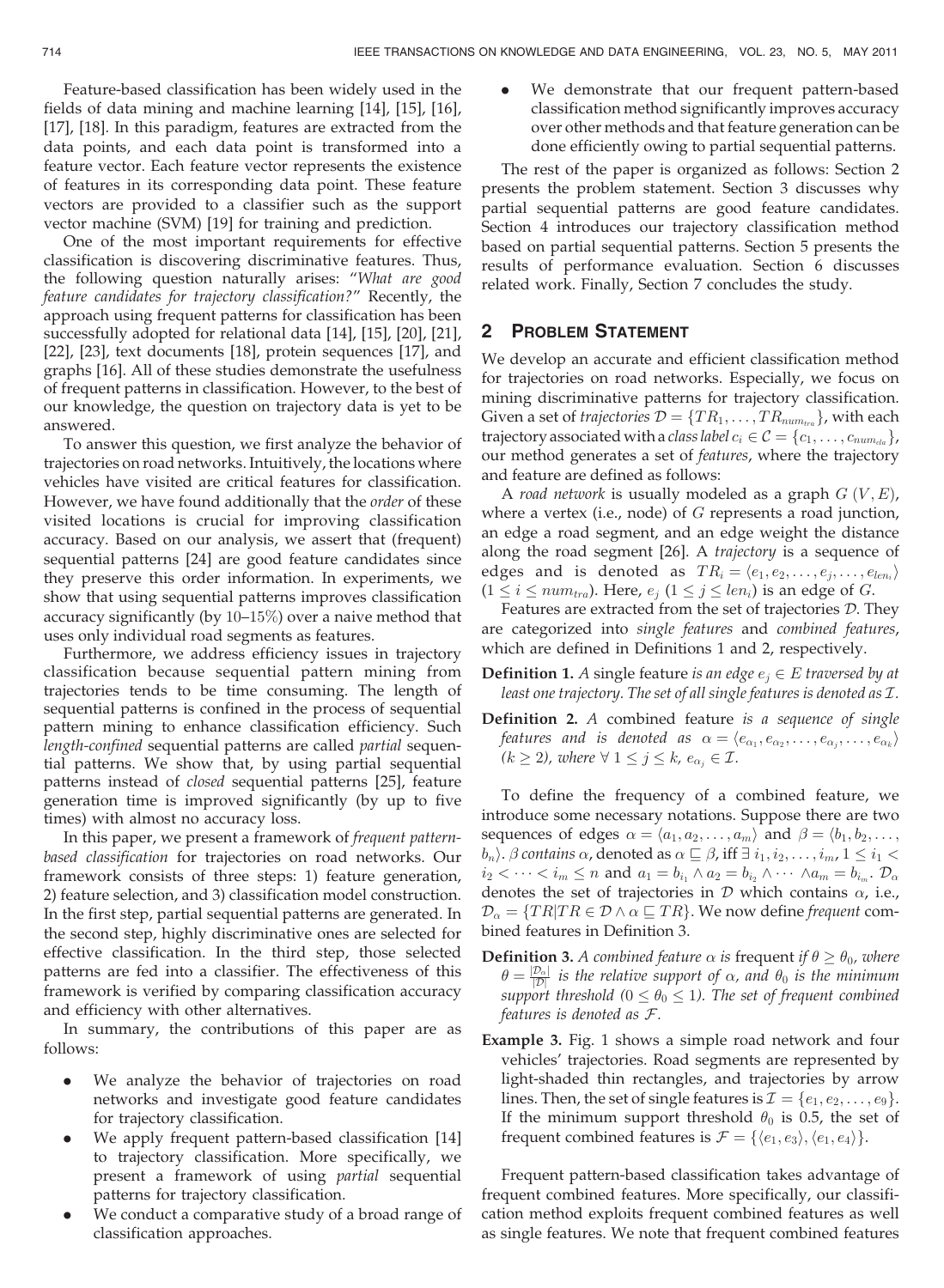

Fig. 1. An example of single and combined features.

are exactly (frequent) sequential patterns [24] except for 1-item sets. Frequent combined features do not include 1-item sets since they are already included in single features. Hereafter, the term "sequential pattern" is used to mean a frequent combined feature.

# **3 SYSTEMATIC ANALYSIS FOR DISCRIMINATIVE PATTERNS**

In this section, we discuss why partial sequential patterns are good feature candidates. Our reasoning consists of two steps. First, in Section 3.1, we explain why sequential patterns are useful for trajectory classification. Second, in Section 3.2, we explain why *partial* sequential patterns are more beneficial to trajectory classification than closed sequential patterns [25].

#### 3.1 Usefulness of Sequential Patterns

Sequential patterns are useful because 1) each pattern is a sequence of single features, and 2) they are frequent. We explore these two reasons in detail.

#### 3.1.1 Reason I: Sequence of Single Features

A sequential pattern is a frequent sequence of single features, i.e., a frequent combined feature. Thus, sequential patterns preserve the visiting order of road segments (i.e., edges), whereas single features do not. In other words, sequential patterns indicate not only which road segments are visited, but also in which order road segments are visited; in contrast, single features indicate only which road segments are visited.

This ordering information is indeed crucial for improving the accuracy of trajectory classification since trajectories are spatiotemporal data. Notice that sequential patterns capture both spatial and temporal (i.e., ordering) information, whereas single features capture only spatial information.

Example 4. Fig. 2 shows a bunch of vehicles' trajectories on a road network. Solid lines denote the trajectories of a class  $c_1$ , and dashed lines those of a class  $c_2$ . The single features  $e_1-e_6$  are useless for distinguishing between the trajectories of  $c_1$  and  $c_2$  since all  $e_1-e_6$  are visited twice by the trajectories of  $c_1$  and also twice by those of  $c_2$ . In contrast, combined features are indeed useful for distinguishing between the trajectories of the two classes.  $\langle e_5, e_2, e_1 \rangle$  and  $\langle e_6, e_3, e_4 \rangle$  appear only in  $c_1$ , and  $\langle e_5, e_3, e_4 \rangle$ and  $\langle e_6, e_2, e_1 \rangle$  only in  $c_2$ . This simple example intuitively demonstrates the usefulness of combined features.



→: trajectories of  $c_1$ , --+: trajectories of  $c_2$ 

Fig. 2. An advantage of using combined features.

Sequential patterns [24] used in this paper are different from frequent patterns [27] used by Cheng et al. [14], [15]. The former takes account of the ordering of elements, whereas the latter does not. Obviously, frequent patterns are not adequate for our problem since they cannot capture the ordering information. For example, suppose there are two sets of vehicles driving from Chicago to Champaign and from Champaign to Chicago, respectively. Frequent patterns cannot distinguish between the two sets, whereas sequential patterns can. However, the cost of mining sequential patterns is more expensive than that of mining frequent patterns. Thus, we address efficiency issues in Section 3.2.

## 3.1.2 Reason II: High Discriminative Power

The discriminative power of a pattern is closely related to its frequency (i.e., support). Cheng et al. [14] have formally investigated this relationship in the context of relational data. Their results demonstrate that patterns of low support have very limited discriminative power due to their limited coverage in data, and patterns of very high support have very limited discriminative power due to their commonness in data.

Fig. 3 shows two types of nondiscriminative patterns, which are illustrated by dark-shaded road segments. Type-I represents the patterns of low support, and Type-II those of very high support. Type-I patterns can be caused by drivers' mistakes (e.g., by taking a wrong path inadvertently) or by the errors of GPS devices. Type-II patterns often occur at bridges or highways since most vehicles may have to pass some bridges or highways to reach a certain place.

Sequential patterns are likely to have high discriminative power since they do not contain Type-I nondiscriminative patterns. By using a proper support threshold, we are able



Fig. 3. Two types of nondiscriminative patterns in road networks. (a) Type-I: low support. (b) Type-II: very high support.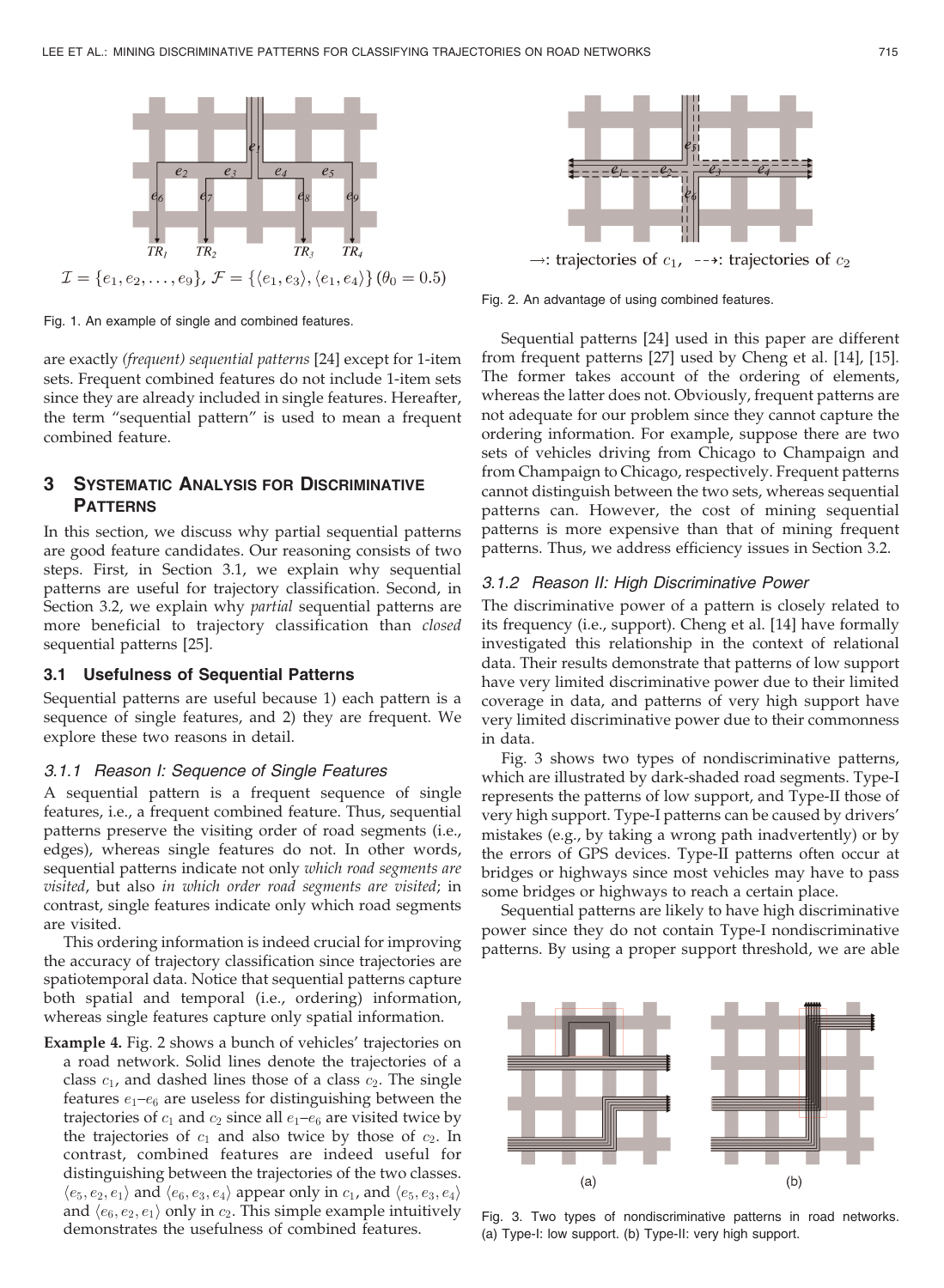

Fig. 4. An example of long sequential patterns.

to filter out less frequent sequential patterns. Sequential patterns, however, still contain Type-II nondiscriminative patterns. Type-II patterns will be removed by feature selection.

#### 3.2 Benefits of Partial Sequential Patterns

Although sequential patterns are found to be very useful for trajectory classification, mining sequential patterns from trajectories could take a long time. This problem is mainly caused by long sequential patterns since trajectories can be very long. Unfortunately, when mining long sequential patterns or when using a very low support threshold, the performance of sequential pattern mining algorithms often degrades drastically [25].

Example 5. Fig. 4 shows a typical case where long sequential patterns occur. The thick rectangle represents a long popular road or highway, e.g., I-90/94 in Chicago. Thin rectangles represent small roads that join with this long road. A lot of vehicles are running along the long road, and vehicles are continuously merging onto or going out of the long road. As a result, many long sequential patterns exist, e.g.,  $\langle e_1, e_2, e_3, \ldots, e_{98}, e_{99}, e_{100} \rangle$ ,  $\langle e_2, e_3, \ldots, e_{98}, e_{99}, e_{100} \rangle, \langle e_2, e_3, \ldots, e_{98}, e_{99} \rangle$ , etc.

To ensure high efficiency in sequential pattern mining, we confine the length of sequential patterns. We define partial sequential patterns in Definition 4, which are derived from a closed sequential pattern. A sequential pattern  $\alpha$  is *closed* if there exists no sequential pattern  $\alpha'$  such that  $\alpha \sqsubseteq \alpha'$ as well as  $\alpha$  and  $\alpha'$  have the same support [25]. Notice that closed sequential patterns are chosen as a basis since they are not redundant.

- **Definition 4.** Suppose  $\alpha = \langle e_1, e_2, \ldots, e_n \rangle$  is a closed sequential pattern. The set of k-partial sequential patterns ( $k\leq n$ ) of  $\alpha$  is defined as  $\{\beta | \beta = \langle e_{p_1}, e_{p_2}, \ldots, e_{p_k} \rangle, 1 \leq p_1 < p_2 < \cdots <$  $p_k \leq n \}.$  Here,  $k$  is called the length of partial sequential patterns.
- **Example 6.** Suppose  $\alpha = \langle e_1, e_2, e_3, e_4, e_5 \rangle$  is a closed sequential pattern. Then, the set of 4-partial sequential patterns of  $\alpha$  is  $\{\langle e_1,e_2,e_3,e_4\rangle$ ,  $\langle e_1,e_2,e_3,e_5\rangle$ ,  $\langle e_1,e_2,e_4,e_5\rangle$ ,  $\langle e_1, e_3, e_4, e_5 \rangle, \langle e_2, e_3, e_4, e_5 \rangle \}.$

We claim that using partial sequential patterns achieves high efficiency in feature generation and, at the same time, high accuracy almost identical to the accuracy of using closed sequential patterns. Informally, many of the partial sequential patterns are likely to have the same discriminative power as their closed sequential patterns. However, if the length of partial sequential patterns is too short, some of them are likely to be shared by multiple closed sequential patterns of different classes. In this case, partial sequential



Fig. 5. The discriminative power of partial sequential patterns.

patterns may not preserve the discriminative power of their closed sequential patterns. Please see Appendix for theoretical analysis on our intuition.

Example 7. Fig. 5 shows four vehicles' trajectories on a road network. Let the minimum support threshold be 0.5. Two closed sequential patterns  $\langle e_1, e_2, e_3, e_4, e_7, e_8 \rangle$  and  $\langle e_1, e_2, e_5, e_6, e_7, e_8 \rangle$  are found. All of 5-partial sequential patterns, e.g.,  $\langle e_1, e_2, e_3, e_4, e_7 \rangle$ , have the same discriminative power as their closed sequential patterns. This condition holds for some of 2-partial sequential patterns, e.g.,  $\langle e_3, e_4 \rangle$  and  $\langle e_5, e_6 \rangle$ , but not for some of them, e.g.,  $\langle e_1, e_2 \rangle$  and  $\langle e_7, e_8 \rangle$ . Hopefully, we expect that a large proportion of partial sequential patterns will preserve their original discriminative power unless their length is too short.

One might argue that partial sequential patterns of limited discriminative power, e.g.,  $\langle e_1, e_2 \rangle$  and  $\langle e_7, e_8 \rangle$ , could harm classification accuracy. This is partly true, but most of nondiscriminative ones can be removed by feature selection. Thus, accuracy should still be high in most cases with appropriate feature selection. This has been verified by our experiments. Hereafter, we call partial sequential patterns simply as sequential patterns unless we have to distinguish between them.

# 4 TRAJECTORY CLASSIFICATION BASED ON SEQUENTIAL PATTERNS

In this section, we present the framework of frequent pattern-based classification. This framework consists of three steps: 1) feature generation, 2) feature selection, and 3) classification model construction. We describe these three steps through Sections 4.1, 4.2, and 4.3, respectively. The classification algorithm is summarized in Section 4.4. We finally discuss an extension to use numerical attributes for classification in Section 4.5.

Before proceeding, we summarize the notation to be used throughout the paper in Table 1.

# 4.1 Feature Generation

We perform sequential pattern mining over the set of trajectories D for feature generation. In principle, any sequential pattern mining algorithms can be employed for this step. Obviously, we can benefit from the state-of-the-art algorithms.

A very important objective is not to miss any sequential patterns whose discriminative power exceeds a given threshold. We take the information gain to measure discriminative power. The information gain threshold is usually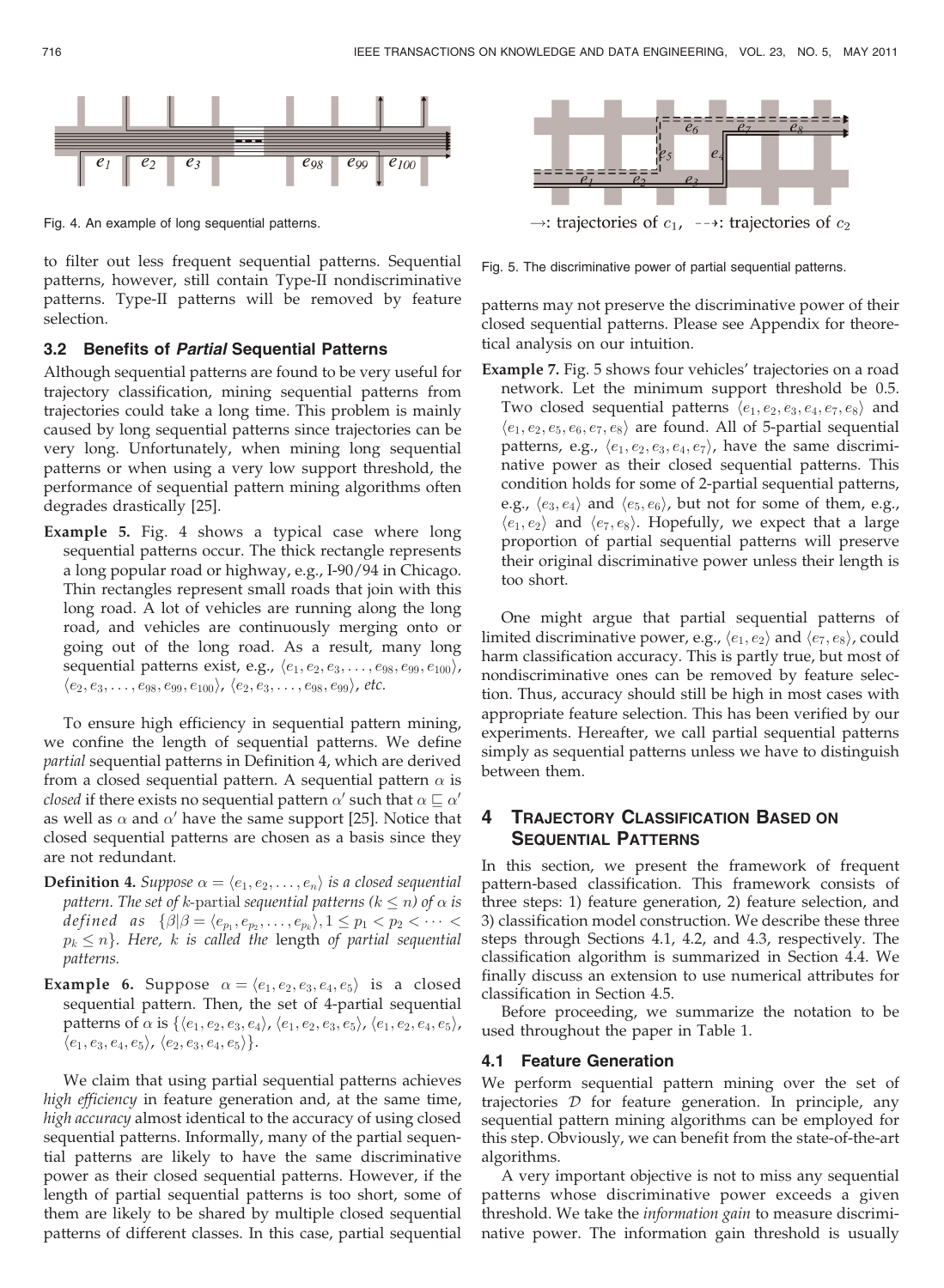TABLE 1 The Summary of the Notation

|                    | Definition                                            |  |  |  |  |
|--------------------|-------------------------------------------------------|--|--|--|--|
| $\tau$             | The set of single features                            |  |  |  |  |
| $\mathcal{I}_s$    | The result of feature selection over $\mathcal I$     |  |  |  |  |
| $\mathcal{F}(x)$   | The set of sequential patterns mined from $x$         |  |  |  |  |
| $\mathcal{F}_s(x)$ | The result of feature selection over $\mathcal{F}(x)$ |  |  |  |  |

given by a user, and a number of strategies on how to set it up have been developed in feature selection methods [28]. The remaining task is to convert the information gain threshold into a minimum support threshold, so that the latter can be provided to sequential pattern mining algorithms. We summarize our strategy for determining the minimum support threshold  $min\_sup$  in Section 4.1.1.

Another important objective is to guarantee highly efficient feature generation. This objective is accomplished by confining the length of sequential patterns. We present a simple heuristic for determining the maximum length max len of partial sequential patterns in Section 4.1.2. In fact, this parameter is effective only when the length of a closed sequential pattern  $x_{closed}$  is greater than  $max\_len$ . In this case, max\_len-partial sequential patterns are extracted instead of  $x_{closed}$ . Otherwise,  $x_{closed}$  itself is generated as a feature. Therefore, the length of every sequential pattern is guaranteed to be less than or equal to  $max\_len$ .

# 4.1.1 The Minimum Support Threshold

We first derive the theoretical information gain upper bound as done by Cheng et al. [14]. For a pattern represented by a random variable  $X$  and classes represented by a random variable  $C$ , the information gain is defined as (1). Here,  $H(C)$  is the entropy, and  $H(C|X)$  is the conditional entropy. Since  $H(C)$  is constant for a given data set, the upper bound  $IG_{ub}$  of the information gain is defined as (2). Here,  $H_{lb}(C|X)$  means the lower bound of  $H(C|X)$ 

$$
IG(C|X) = H(C) - H(C|X),\tag{1}
$$

$$
IG_{ub}(C|X) = H(C) - H_{lb}(C|X).
$$
 (2)

 $H(C|X)$  is defined in (3). Here, we introduce the notation for  $H(C|X)$ .  $P(x)$  means the probability of a pattern x, and  $P(\bar{x})$  that of the absence of x. That is,  $P(x)$  is equal to the relative support  $\theta$  of x.  $P(c_i)$  means the probability of a class  $c_i$ .  $P(c_i|x)$  means the probability of  $c_i$  if  $\exists TR \in \mathcal{D}$ ,  $x \sqsubseteq TR$ , and  $P(c_i|\bar{x})$  that of  $c_i$  if  $\neg \exists TR \in \mathcal{D}$ ,  $x \sqsubseteq TR$ . That is,  $P(c_i|x)$ indicates what proportion of the trajectories that contain the pattern  $x$  belongs to the class  $c_i$ 

$$
H(C|X) = -P(x) \sum_{i=1}^{num_{cla}} P(c_i|x) \log P(c_i|x)
$$
  
- 
$$
P(\bar{x}) \sum_{i=1}^{num_{cla}} P(c_i|\bar{x}) \log P(c_i|\bar{x}).
$$
 (3)

 $H(C|X)$  reaches its lower bound when the pattern x occurs in as fewer classes as possible. For ease of exposition, suppose that  $\theta \leq \max(P(c_i))$  and that the pattern x exists only in a class  $c_i$ . Then,  $H_{lb}(C|X)$  is formulated by (4). If  $\theta > \max(P(c_i))$ ,  $H_{lb}(C|X)$  can be derived similarly (although more complex)

$$
H_{lb}(C|X)_{|P(c_i|x)=1 \wedge P(c_j|x)_{|j\neq i}=0}
$$
  
=  $-P(\bar{x}) \left( \frac{P(c_i) - P(x)}{P(\bar{x})} \log \frac{P(c_i) - P(x)}{P(\bar{x})} + \frac{\sum_{j\neq i} \frac{P(c_j)}{P(\bar{x})} \log \frac{P(c_j)}{P(\bar{x})}}{\sum_{j\neq i} \frac{P(c_j) - \theta}{1 - \theta} - \sum_{j\neq i} P(c_j) \log \frac{P(c_j)}{1 - \theta}} \right)$   
=  $-(P(c_i) - \theta) \log \frac{P(c_i) - \theta}{1 - \theta} - \sum_{j\neq i} P(c_j) \log \frac{P(c_j)}{1 - \theta}.$  (4)

**Example 8.** Suppose there are three classes  $c_1$ ,  $c_2$ , and  $c_3$ with  $P(c_1) = 0.4$ ,  $P(c_2) = 0.3$ , and  $P(c_3) = 0.3$ . To make the conditional entropy  $minimum$ , a pattern  $x$  should appear in only one class. Let's say it is  $c_1$ . Then, (4) is formulated as below:

$$
H_{lb}(C|X) = -(0.4 - \theta) \log \frac{0.4 - \theta}{1 - \theta} - 2 \cdot 0.3 \log \frac{0.3}{1 - \theta}.
$$

min sup is derived from an information gain threshold  $IG<sub>0</sub>$  [14]. We first compute the theoretical information gain upper bound as a function  $IG_{ub}(\theta)$ <sup>1</sup> of the support  $\theta$ . This function involves only the class label distribution. Next, we choose  $IG_0$  and find  $\theta^* = \arg \max_{\theta} (IG_{ub}(\theta) \leq IG_0)$ . Finally, we mine sequential patterns using  $min\_sup = \theta^*$ . Combined features with the support  $\theta < \theta^*$  can be removed early on because  $IG(\theta) \leq IG_{ub}(\theta) < IG_{ub}(\theta^*) \leq IG_0$ . In this way, sequential patterns are generated efficiently without missing any feature candidates with respect to  $IG_0$ .

## 4.1.2 The Length of Partial Sequential Patterns

We take account of classification accuracy and feature generation time in determining max len of partial sequential patterns. The former might get worse as  $max$  len decreases. In contrast, the latter is improved as  $max\_len$  decreases since sequential pattern mining can be completed earlier. Thus, the optimal  $max\_len$  is the smallest one that has almost no accuracy loss. Finding the optimal  $max\_len$  is complicated. We do not consider it here, leaving it as the topic of a future paper. Fortunately, classification accuracy is shown to be rather insensitive to max len.

Instead, we use a simple heuristic that increases max len as long as sequential pattern mining is completed in a reasonable time. This heuristic prevents possible loss of classification accuracy. Our experience indicates that max len is usually determined to be around 5. Please see Appendix for theoretical analysis.

#### 4.2 Feature Selection

The objective of the feature selection step is to select highly discriminative sequential patterns. We primarily filter out Type-II nondiscriminative patterns shown in Fig. 3b. They have very limited discriminative power despite very high support. Notice that we perform feature selection over only the set of sequential patterns  $\mathcal{F}(\mathcal{I})$ . Feature selection over the set of single features  $I$  can improve classification

<sup>1.</sup>  $IG_{ub}(\theta)$  stands for the upper bound of the information gain when the argument is assigned to the value of  $\theta$ .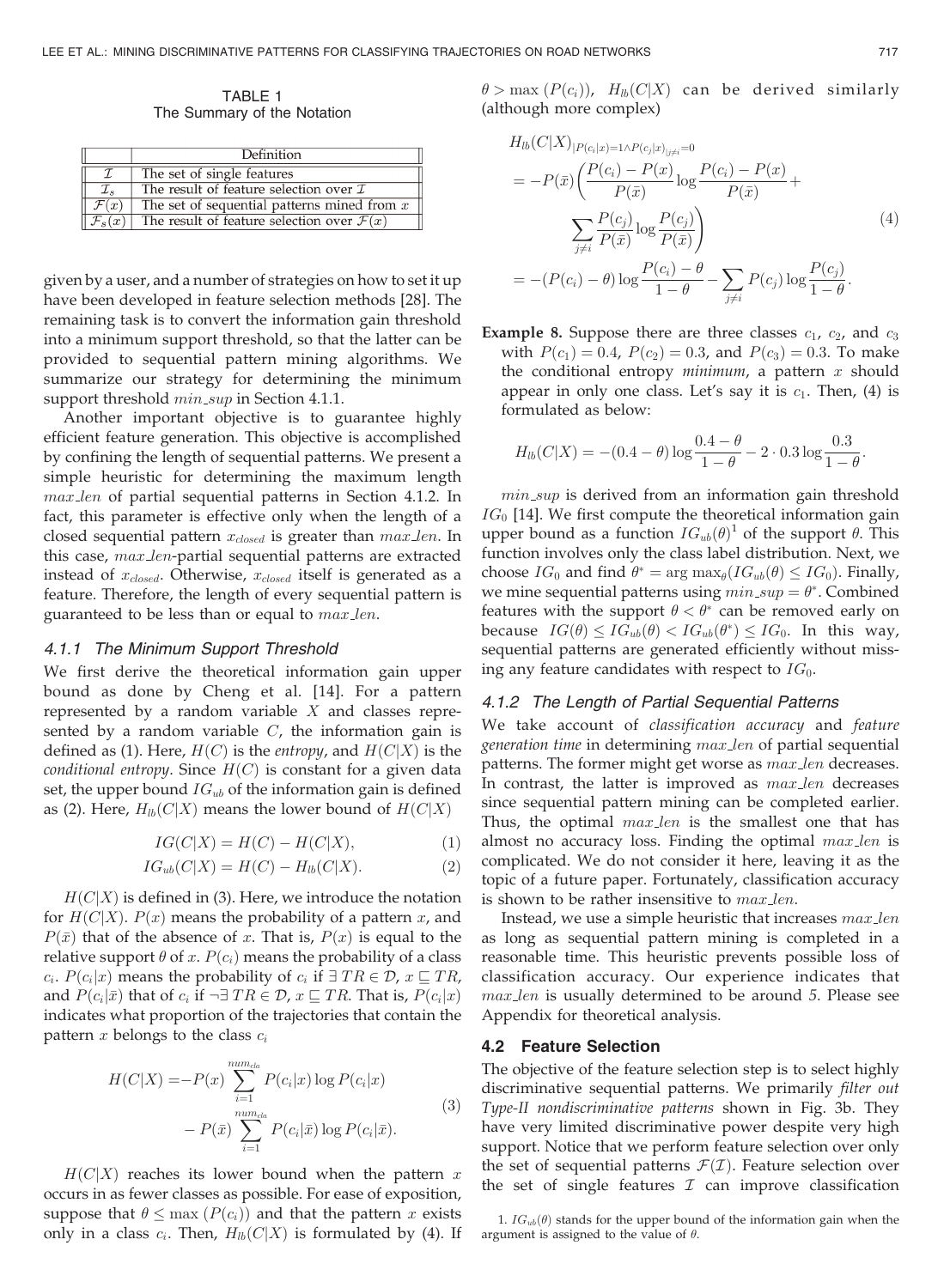

Fig. 6. An example of the F-score distribution.

accuracy to some extent, but we observe that the improvement is marginal in many cases. In principle, any feature selection algorithms can be employed for this step.

We adopt the feature selection method using the F-score [29].<sup>2</sup> The F-score is a variant of the Fisher score. The F-score<sup>3</sup> of the ith feature is

$$
F-score(i) =
$$
  
\n
$$
\frac{(\bar{a}_{i}^{(+)} - \bar{a}_{i})^{2} - (\bar{a}_{i}^{(-)} - \bar{a}_{i})^{2}}{\frac{1}{n^{+}-1} \sum_{k=1}^{n^{+}} (a_{k,i}^{(+)} - \bar{a}_{i}^{(+)})^{2} - \frac{1}{n^{+}-1} \sum_{k=1}^{n^{-}} (a_{k,i}^{(-)} - \bar{a}_{i}^{(-)})^{2}},
$$
\n(5)

where  $n^{+}$  (or  $n^{-}$ ) is the number of positive (or negative) instances;  $\bar{a}_i$  is the average of the *i*th feature of all instances;  $\bar{a}_i^{(+)}$  (or  $\bar{a}_i^{(-)}$ ) is the average of the *i*th feature of positive (or negative) instances; and  $a_{k,i}^{(+)}$  (or  $a_{k,i}^{(-)}$ ) is the *i*th feature of the kth positive (or negative) instance.

Equation (5) is intuitively described as follows [29]: "The numerator indicates the discrimination between the positive and negative sets, and the denominator indicates the one within each of the two sets." The larger the F-score is, the more likely this feature is discriminative. Hence, we use this score as a feature selection criterion.

Then, the remaining task is to decide how many sequential patterns should be selected for effective classification. We adopt the strategy provided with the F-score method. First, we calculate the F-scores of sequential patterns, and then, pick some thresholds. As in Fig. 6, possible thresholds are identified by plotting F-scores on a graph and picking a few values from the interval where the F-score begins to be stable. Next, for each threshold, we filter out sequential patterns whose F-score is below the threshold, and then, conduct  $k$ -fold cross validation [31] over the filtered training data. Finally, we choose the threshold with the lowest average validation error. The number of sequential patterns selected is automatically determined by this F-score threshold.

# 4.3 Classification Model Construction

We use the union of single features and sequential patterns selected, i.e.,  $\mathcal{I}\cup\mathcal{F}_s(\mathcal{I})$ , as features. Thus, we map each trajectory into a feature vector in the feature space of  $\mathcal{I}\cup\mathcal{F}_s(\mathcal{I})$ . Each entry of a feature vector corresponds to a

# Algorithm Trajectory Classification

INPUT: A set of trajectories  $\mathcal{D} = \{TR_1, \ldots, TR_{num_{tra}}\},\$ with each trajectory associated with a class label  $c_i$ OUTPUT: A classification model ALGORITHM: /\* 4.1: FEATURE GENERATION \*/ 01: Determine the minimum support threshold  $min\_sup$ ; 02: Determine the length of sequential patterns  $max\_len;$ 

- 03: Perform sequential pattern mining over  $\mathcal{D}$ ; 4
- 04: Obtain the set of sequential patterns  $\mathcal{F}(\mathcal{I})$ ; /\* 4.2: FEATURE SELECTION \*/
- 05: Calculate the F-scores of sequential patterns;
- 06: Determine the number of sequential patterns selected;
- 07: Obtain the result of feature selection  $\mathcal{F}_s(\mathcal{I})$ ;
	- /\* 4.3: CLASSIFICATION MODEL CONSTRUCTION \*/
- 08: Translate each trajectory into a feature vector in the feature space of  $\mathcal{I} \cup \mathcal{F}_s(\mathcal{I})$ ;
- 09: Feed the set of feature vectors into a classifier;

Fig. 7. The frequent pattern-based classification algorithm.

feature, either a single feature or a sequential pattern. The ith entry of a feature vector is equal to the frequency that the ith feature occurs in the trajectory. Notice that this mapping should be performed for both the training set and the test set although sequential patterns are discovered by mining only the training set.

In our study, we build a classification model using the support vector machine (SVM) [19]. This design decision stems from two characteristics of the feature vectors generated. First, they are high dimensional since many single features (i.e., road segments) may exist even in a small road network (typically, more than 1,000). Furthermore, quite a large number of sequential patterns may be discovered from these single features (typically, more than 10,000). Second, they are sparse since each trajectory has only a few of these features. The SVM is well suited for such high dimensional and sparse data [31].

# 4.4 Algorithm

Fig.  $7<sup>4</sup>$  summarizes the frequent pattern-based classification algorithm. This algorithm is self-explanatory and goes through three steps as discussed above.

#### 4.5 Discussion

Our framework can be easily extended to use numerical attributes for classification. A set of attributes can be attached to each edge of a trajectory. Examples of such attributes include the average speed, top speed, elapsed time, day, timeof-day,etc. In this case, different single features are generated from one edge depending on the values of the attributes.

<sup>2.</sup> We expect that other feature selection methods will lead to similar results. In fact, SVM-Infoprop [30] using the weight vector of the SVM has shown to generate quite similar results.

<sup>3.</sup> We show the definition for binary classification as in the original literature [29]. This definition can be easily extended to accommodate multiclass classification.

<sup>4.</sup> Some may consider to use a short sliding window or gap constraints to confine the examination of sequential patterns with small gaps. However, there may exist some long bridges or highway segments, and the distinct combined patterns can only be observed by combining the segments before entering a bridge or after getting off the bridge; thus, a small sliding window or gap constraints may not lead to finding effective patterns. Hence, we do not put sliding window ideas or gap constraints into our design.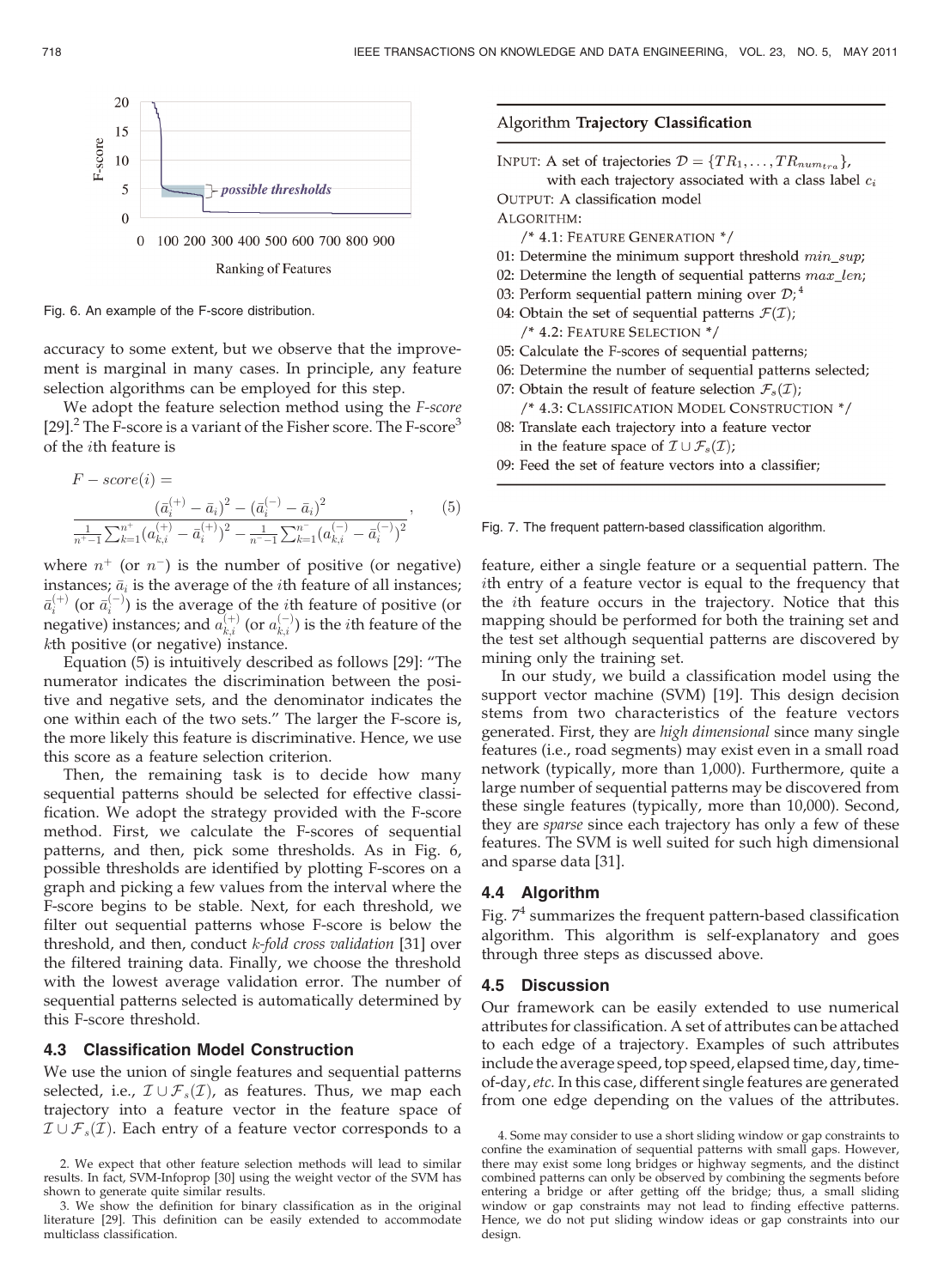TARIF<sub>2</sub> Five Classification Approaches Compared

| Approach   | Features Used                                          |
|------------|--------------------------------------------------------|
| Single_All |                                                        |
| Single_DS  | $\mathcal{I}_s$                                        |
| $Seq$ All  | $\mathcal{I}\cup\mathcal{F}(\mathcal{I})$              |
| Seq_PreDS  | $\mathcal{I}_s\cup\mathcal{F}(\mathcal{I}_s)$          |
| Seq DS     | $\overline{\mathcal{I}\cup\mathcal{F}_s(\mathcal{I})}$ |

Suppose the time-of-day is an important factor for a specific classification application. Then, if a vehicle visits an edge  $e_i$  at 9 a.m. and 6 p.m., these two visits should be represented by separate single features, e.g.,  $(e_i, morning)$  and  $(e_i, evening)$ .

An interesting issue is to decide a proper resolution for an attribute. In the above example, 9 a.m. can be represented by using various resolutions ranging from a high level to a low level, e.g., morning or 8–10 a.m. A proper resolution needs to be selected based on its discriminative power. Since there are more mature studies on this issue in feature generalization methods [8], we can borrow their strategies and split the attribute domain using the selected resolution.

# 5 PERFORMANCE EVALUATION

In this section, we evaluate the performance of the frequent pattern-based classification method. We describe the experimental data and environment in Section 5.1. We first report the results for synthetic data in Sections 5.2 and 5.3. The accuracy and efficiency results are provided in each section. We then report the results for real data in Section 5.4.

#### 5.1 Experimental Setting

All experiments are conducted on a Pentium 4 3.0 GHz PC with 1 GB of main memory, running on Windows XP. Besides, LIBSVM [32] with a linear kernel is used to build a classifier.

#### 5.1.1 Classification Approaches

We compare five classification approaches summarized in Table 2. They are categorized depending on the features used. Single\_All uses all single features, and Single\_DS selected single features. Seq\_All uses all single features as well as all sequential patterns, and Seq\_DS all single features as well as selected sequential patterns. Seq\_PreDS selects single features, and then, finds sequential patterns from these selected single features. Consequently, the sequential patterns used in Seq\_PreDS are quite different from those in Seq\_DS. Among these approaches, Seq\_DS is what we propose. The feature selection method explained in Section 4.2 is applied to both single features and sequential patterns.

#### 5.1.2 Data Generation

For synthetic data, we use the network-based data generator<sup>5</sup> developed by Brinkhoff [33]. It generates synthetic trajectories on a real-world road network. The synthetic trajectories are quite close to real traffic since they are the fastest routes found by considering the maximum speed and capacity of a road, other moving objects on the road, and other external factors. The data generator, as it is, generates

5. http://www.fhoow.de/institute/iapg/personen/brinkhoff/ generator/.



Fig. 8. Snapshots of 1,000 trajectories generated for two different classes.

essentially random traffic: starting and ending points are randomly chosen within the network. In order to simulate more realistic real-world data (i.e., more skewed than pure randomness), we modify the data generator in two ways.

First, the starting (or ending) points of trajectories are located close to each other if the trajectories belong to the same class. For each class, six small (five-block-sized) regions are randomly picked, and then, the starting points and the ending points are chosen only from the nodes within these regions.  $N_{region}$  denotes the number of such regions. In this way, we make the trajectories of the same class share some subroutes.

Second, most trajectories are forced to pass by a small number of "hot edges." These hot edges are visited in a given order for certain classes, but in a totally random order for other classes. We believe that this data generation is reasonable in a real environment since highways or bridges can become hot edges. Moreover, many edges around popular buildings can also be hot edges, and it is rather common to visit these popular buildings in a fixed order (e.g., a hospital  $\rightarrow$  a drug store).  $N_{hot\_edge}$  denotes the *distinct* number of such hot edges, and  $N_{hot\_class}$  the number of classes where the visiting order of hot edges is specified. In this way, we control the impact of sequential patterns on trajectory classification.

Fig. 8 shows the snapshots of 1,000 trajectories generated for two different classes. The road network of City of Stockton in San Joaquin County, which contains 18,496 nodes and 24,123 edges, is used. Half of trajectories are randomly chosen for the training set, and the other half are used for the test set.

10 basic data sets D1–D10 are generated using the following parameter values: for D1–D5, the number of classes = 5, the number of trajectories per class = 1,000,  $N_{region} = 6$ ,  $N_{hot\_edge} = 5$ , and  $N_{hot\_class} = 1$ ; for D6–D10, the number of  $classes = 10$ , the number of trajectories per class = 1,000,  $N_{region} = 6$ ,  $N_{hot\_edge} = 5$ , and  $N_{hot\_class} = 2$ .

## 5.1.3 The Minimum Support Threshold

The minimum support threshold is derived from the information gain threshold  $IG_0$  which is given empirically. A good value of  $IG_0$  ranges around 0.2 for our data sets according to our experience. For D1-D5,  $IG_0$  is set to be 0.25, and the function  $IG_{ub}(\theta)$  is formulated by (6). The function is plotted as Fig. 9, so the minimum support threshold is determined to be 0.1

$$
IG_{ub}(\theta) = -5 \cdot 0.2 \log 0.2 -
$$
  

$$
\left\{ -(0.2 - \theta) \log \frac{0.2 - \theta}{1 - \theta} - 4 \cdot 0.2 \log \frac{0.2}{1 - \theta} \right\}.
$$
 (6)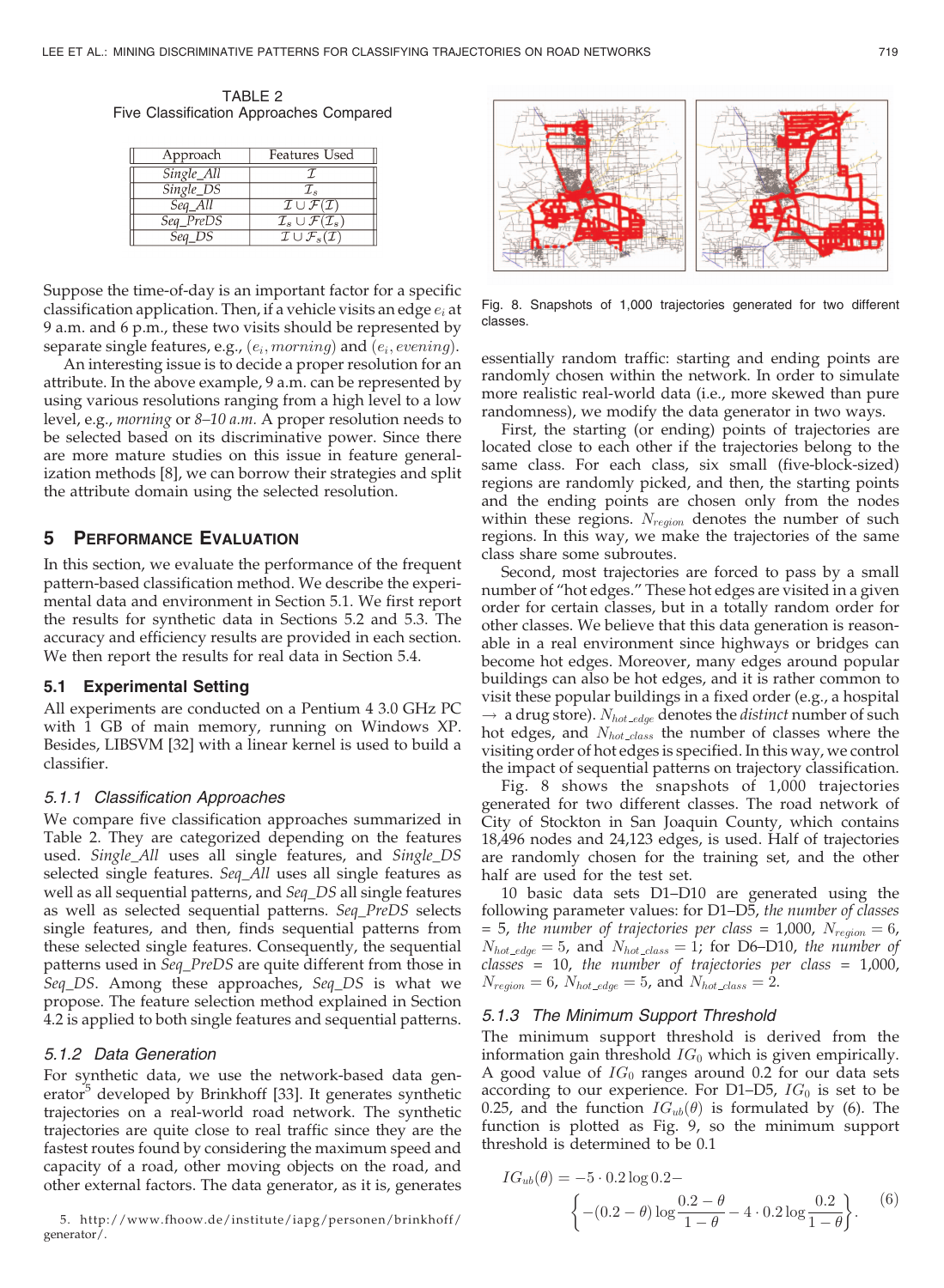

Fig. 9. The plot of  $IG_{ub}(\theta)$  for D1–D5.

By using the same strategy, the minimum support threshold for D6–D10 is set to be 0.06, and that for the real data set in Section 5.4 to be 0.2.

# 5.1.4 Feature Generation and Selection

We use the CloSpan [25] algorithm to find sequential patterns. CloSpan has been regarded as the state-of-the-art algorithm for closed sequential pattern mining. The implementation of CloSpan is slightly modified so as to generate partial sequential patterns. At the time when CloSpan tries to extend sequences, the length of a candidate sequence is additionally checked whether it reaches max length.

Table 3 shows the number of features (i.e., single features and sequential patterns) obtained through feature generation and feature selection. We set the maximum length of sequential patterns to be 5.

# 5.2 Accuracy Results

# 5.2.1 Overall Results

Table 4 shows the overall results for accuracy. These results are summarized as follows:

- . Seq\_DS performs the best as discussed in Section 3.1. Seq\_DS improves accuracy by up to 15 percent over Single\_All. This is exactly the advantage of using sequential patterns, which we propose in this paper.
- . Single\_All shows low accuracy since single features cannot capture the order of road segments that vehicles have visited.
- . Single\_DS outperforms Single\_All if many of single features are not discriminative. In contrast, Single\_DS could decrease accuracy if many of single features are highly discriminative.

| TABLE 3                     |  |  |  |  |  |  |
|-----------------------------|--|--|--|--|--|--|
| The Number of Features Used |  |  |  |  |  |  |

|                |       | Single All Single DS |       | Seq_All   Seq_PreDS | $Seq_DS$ |
|----------------|-------|----------------------|-------|---------------------|----------|
| D1             | 14077 | 7038                 | 27157 | 8968                | 14179    |
| D <sub>2</sub> | 13701 | 6850                 | 25142 | 7010                | 13723    |
| D3             | 13267 | 6633                 | 25114 | 7641                | 13313    |
| D4             | 14905 | 7452                 | 26324 | 7655                | 14994    |
| D5             | 13081 | 6540                 | 37304 | 12380               | 13175    |
| D6             | 20272 | 10136                | 27954 | 10329               | 20512    |
| D7             | 20328 | 10164                | 28010 | 10420               | 20388    |
| D8             | 20934 | 10467                | 28636 | 10887               | 21054    |
| D9             | 21189 | 10594                | 29412 | 11991               | 21317    |
| D10            | 20789 | 10394                | 38484 | 13616               | 20927    |

TABLE 4 Classification Accuracy (Percent)

|                |       |       |       | Single_All Single_DS Seq_All Seq_PreDS Seq_DS |       |
|----------------|-------|-------|-------|-----------------------------------------------|-------|
| D1             | 84.88 | 84.76 | 77.76 | 82.32                                         | 94.72 |
| D <sub>2</sub> | 82.72 | 83.08 | 84.84 | 82.92                                         | 95.68 |
| D3             | 86.68 | 92.40 | 76.84 | 89.36                                         | 93.24 |
| D4             | 78.04 | 76.20 | 78.44 | 76.44                                         | 89.60 |
| D5             | 68.60 | 68.60 | 75.64 | 67.88                                         | 84.04 |
| D6             | 78.18 | 78.40 | 73.10 | 77.88                                         | 91.34 |
| D7             | 80.56 | 82.16 | 77.84 | 81.88                                         | 91.26 |
| D8             | 80.00 | 81.02 | 70.26 | 80.04                                         | 88.34 |
| D9             | 70.04 | 69.68 | 69.08 | 67.90                                         | 83.18 |
| D10            | 73.38 | 74.98 | 68.84 | 74.86                                         | 86.96 |
| AVG            | 78.31 | 79.13 | 75.26 | 78.15                                         | 89.84 |

- Seq All shows low accuracy since not all sequential patterns are discriminative. That is, sequential patterns still contain Type-II nondiscriminative patterns in Fig. 3b.
- . Seq\_PreDS performs worse than Seq\_DS does because in Seq\_PreDS, some single features are removed too early. As shown in Example 4, sequences of single features can be really useful for classification although these single features themselves are not. Seq\_PreDS could miss such sequences.

# 5.2.2 Varying the Length of Sequential Patterns

Fig. 10 shows the classification accuracy of Seq\_DS as the length of sequential patterns, denoted as max len, is varied for the data set D3. We observe that we can obtain the nearoptimal accuracy when  $max\_len \geq 3$ . Here, the accuracy loss is as small as 1 percent. As discussed in Section 3.2, many partial sequential patterns are likely to have the same discriminative power as their closed sequential patterns. However, if length is too short (e.g.,  $max\_len = 2$ ), some partial sequential patterns are likely to be shared by multiple closed sequential patterns of different classes. This sharing obviously decreases classification accuracy.

# 5.2.3 Varying the Number of Selected Features

Fig. 11 shows the classification accuracy of Seq\_DS as the number of selected features is varied for the data set D9. Classification accuracy increases as more sequential patterns with high discriminative power are included. After classification accuracy reaches the maximum, it begins to



Fig. 10. The effects of the length of sequential patterns on accuracy.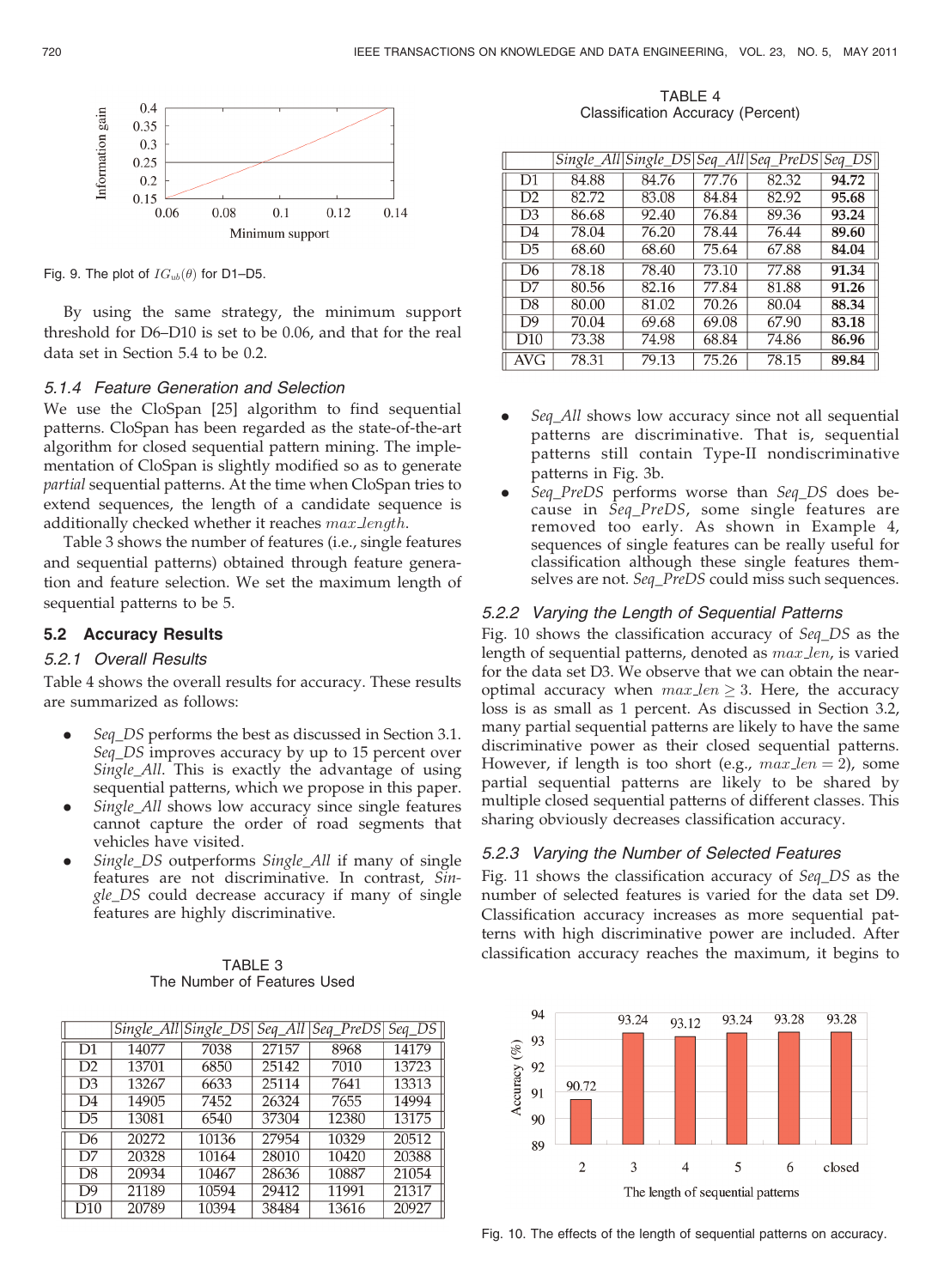

Fig. 11. The effects of the number of selected features on accuracy.



Fig. 12. The effects of  $N_{hot\_edge}$  and  $N_{hot\_class}$  on accuracy. (a)  $N_{hot\_edge}$ . (b)  $N_{hot\_class}$ .

decrease since the remaining sequential patterns have limited discriminative power. The optimal number of selected features, i.e., 21,317, coincides with the one chosen by our heuristic. The heuristic chooses the one with the lowest average validation error of k-fold cross validation. This result indeed verifies our analysis that not all sequential patterns have high discriminative power.

# 5.2.4 Varying the Parameters  $N_{hot\_edge}$  and  $N_{hot\_class}$

Fig. 12 shows the classification accuracy of Seq\_DS as the two parameters  $N_{hot\_edge}$  and  $N_{hot\_class}$  are varied for the data set D5. We set  $N_{hot\_class}$  to be 1 in Fig. 12a and  $N_{hot\_edge}$  to be 5 in Fig. 12b. We can easily expect that classification accuracy will increase as these parameters get larger. When  $N_{hot\_{edge} edge}$  gets larger, sequential patterns of hot edges are more likely to appear only in the classes where a visiting order has been specified. Hence, those sequential patterns become more discriminative. On the other hand, when  $N_{hot\_class}$  gets larger, more sequential patterns of hot edges are generated.

# 5.3 Efficiency Results

# 5.3.1 Training Time

Table 5 shows the training time of the five approaches. Training time is heavily dependent on the number of features used. Thus, Single\_DS is the best in terms of training time. We note that the training time of Seq\_DS is comparable to that of Single\_All. That is, training time is even decreased or increased only by less than 10 percent in most cases. The reason is that not many sequential patterns are necessary to increase classification accuracy.

TABLE 5 Training Time (Seconds)

|     |       | Single_All Single_DS |        | Seq_All  Seq_PreDS | $Seq$ $DS$ |
|-----|-------|----------------------|--------|--------------------|------------|
| D1  | 3.20  | 2.30                 | 122.30 | 4.66               | 3.13       |
| D2  | 2.92  | 2.06                 | 122.90 | 2.24               | 2.75       |
| D3  | 2.48  | 1.89                 | 113.89 | 3.04               | 2.42       |
| D4  | 2.96  | 2.30                 | 143.97 | 2.56               | 3.85       |
| D5  | 2.36  | 1.92                 | 136.17 | 8.14               | 2.50       |
| D6  | 10.78 | 7.82                 | 425.10 | 8.33               | 11.76      |
| D7  | 9.51  | 6.90                 | 416.93 | 7.68               | 8.80       |
| D8  | 10.39 | 7.77                 | 419.24 | 9.47               | 9.94       |
| D9  | 9.40  | 7.17                 | 419.32 | 11.84              | 9.14       |
| D10 | 9.78  | 7.03                 | 463.85 | 18.94              | 9.48       |

TABLE 6 Prediction Time (Seconds)

|                |       | Single_All Single_DS |        | Seq_All  Seq_PreDS | $Seq$ <sub>_</sub> $DS$ ] |
|----------------|-------|----------------------|--------|--------------------|---------------------------|
| D1             | 2.93  | 2.30                 | 127.88 | 4.10               | 3.49                      |
| D <sub>2</sub> | 2.75  | 2.00                 | 126.90 | 2.25               | 2.88                      |
| D3             | 2.29  | 1.80                 | 122.38 | 2.83               | 2.55                      |
| D4             | 3.20  | 2.32                 | 136.75 | 2.62               | 4.22                      |
| D5             | 2.69  | 2.06                 | 151.33 | 9.05               | 3.02                      |
| D6             | 13.00 | 9.83                 | 435.74 | 10.54              | 16.39                     |
| D7             | 11.08 | 7.80                 | 428.07 | 8.99               | 11.94                     |
| D8             | 12.84 | 9.47                 | 439.02 | 11.77              | 14.24                     |
| D9             | 12.19 | 9.06                 | 441.13 | 14.37              | 13.59                     |
| D10            | 11.64 | 8.63                 | 481.02 | 23.09              | 13.19                     |



Fig. 13. Feature generation time depending on the length of sequential patterns.

# 5.3.2 Prediction Time

Table 6 shows the prediction time of the five approaches. The trend in Table 6 is the same as that in Table 5. Again, the prediction time of Seq\_DS is comparable to that of Single\_All.

# 5.3.3 Feature Generation Time

Fig. 13 shows feature generation time as the length of sequential patterns is varied for the data set D3. We do not include the time for reading an input file since this time is the same regardless of the length of sequential patterns. Feature generation time for 3-partial sequential patterns is shown to be as small as 20 percent of that for closed sequential patterns. Nevertheless, accuracy is still high as shown in Fig. 10. This result indeed indicates the advantage of partial sequential patterns. If we use a larger data set, feature generation for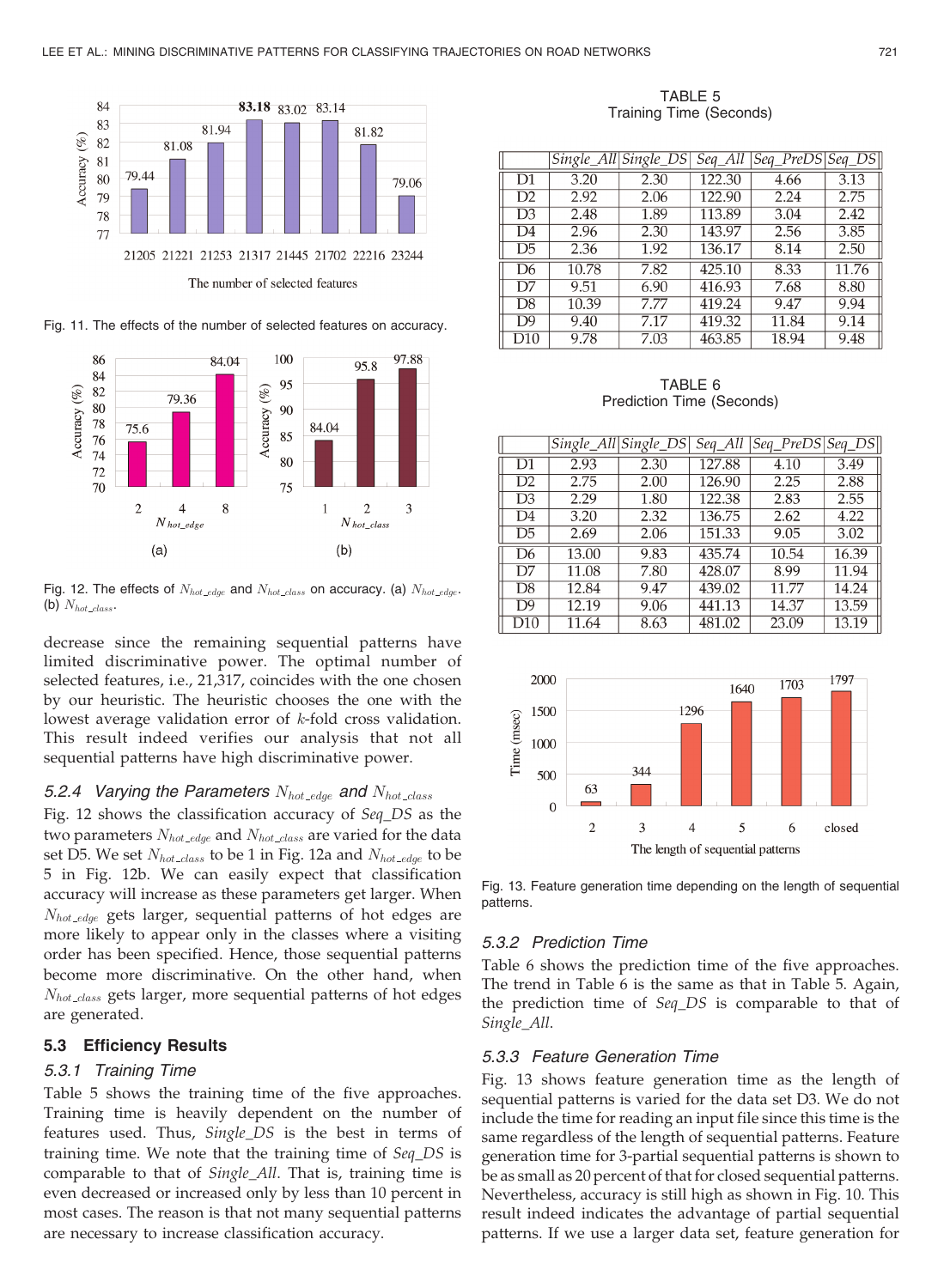TABLE 7 The Number of Features Used in R1 and R2

|    |       |      |       | Single_All Single_DS  Seq_All   Seq_PreDS   Seq_DS |       |
|----|-------|------|-------|----------------------------------------------------|-------|
| R1 | 9745  | 4872 | 39757 | 15440                                              | 10682 |
| R2 | 12913 | 6456 | 30155 | 18008                                              | 13182 |
| R3 | 16961 | 8480 | 32837 | 24356                                              | 17235 |

closed sequential patterns might not even terminate in a reasonable time. In such cases, the advantage of partial sequential patterns becomes more prominent.

#### 5.4 Results for Real Data

Real-world data are used to test the effectiveness of our classification method. 24 days of taxi data in the San Francisco area were collected during the month of July in 2006. In all, there were over 800,000 separate trips, 33 million road-segment traversals, and 100,000 distinct road segments. Each trajectory represents a trip from when a driver picks up passengers to when the driver drops them off. The name of the taxi company cannot be revealed for confidentiality reasons.

Since there is originally no labeling on the data, we select part of the data and prepare two-class data sets as follows: The most frequently visited road segments are first identified, and two of them are chosen for each data set. The trajectories of one class include the two road segments in a given order, but those of the other class in the opposite order. The data set R1 is generated using Bayshore Freeway and Market Street, $6$  and the data set R2 using Interstate 280 and US Route 101. The number of trajectories in R1 and R2 are 1,123 and 2,455, respectively. In addition to R1 and R2, a four-class data set R3 is generated by just combining R1 and R2. Two classes each from R1 and R2 constitute four classes.

Table 7 shows the number of features used in the three data sets R1, R2, and R3. The difference between Single\_All and Seq\_DS is typically small, which means that only a small number of highly discriminative sequential patterns are necessary to increase classification accuracy. The number of sequential patterns in R3 is smaller than that in R1 because the same relative minimum support is used for R1, R2, and R3.

Figs. 14a and 14b show the classification accuracy of the five approaches for the two data sets R1 and R2. Seq\_DS performs the best also in real data sets. Seq\_DS improves accuracy by about 4 percent over *Single\_All*. This result is very natural. In the data set R1, one class mainly represents traffic into downtown San Francisco, and the other class traffic out of downtown San Francisco. Both classes contain Market Street, its nearby road segments, and some segments of Bayshore Freeway, but the visiting sequences of these road segments are different for the two classes. Thus, Single\_All may not distinguish between the two classes, whereas Seq\_DS can.

In Fig. 14c, the result for the four-class data set R3 is presented. This result is shown to be very similar to Figs. 14a and 14b, but the overall accuracy is slightly reduced. It is



Fig. 14. Classification accuracy for real data sets. (a) R1: the Bayshore-Market data set. (b) R2: the I280-US101 data set. (c) R3: the combined four-class data set.

common that classification accuracy decreases as the number of classes increases. Our method Seq\_DS still outperforms other approaches.

# 6 RELATED WORK

#### 6.1 Classification

The concept of frequent pattern-based classification has been introduced in associative classification. Representative methods include CBA [22], CMAR [21], CPAR [23], and RCBT [20]. In these methods, association rules are generated and analyzed for use in classification. The methods search for strong associations between frequent patterns (conjunctions of attribute-value pairs) and class labels. Classification is done by evaluating a set of rules in the form of " $p_1 \wedge p_2 \wedge \cdots \wedge p_l \Rightarrow A_{class} = C$ ." In many studies, associative classification has been found to be more accurate than some traditional classification methods such as C4.5.

Cheng et al. [14] have proposed a frequent patternbased classification method for relational data. Efficiency issues have also been addressed in subsequent work [15]. This method uses frequent patterns as combined features, whereas ours uses sequential patterns. According to our categorization using the type of features in Table 2, this method falls into  $\mathcal{I}\cup\mathcal{F}_s(\mathcal{I})$ . The authors have provided

<sup>6.</sup> Market Street is a major street and important thoroughfare in downtown San Francisco.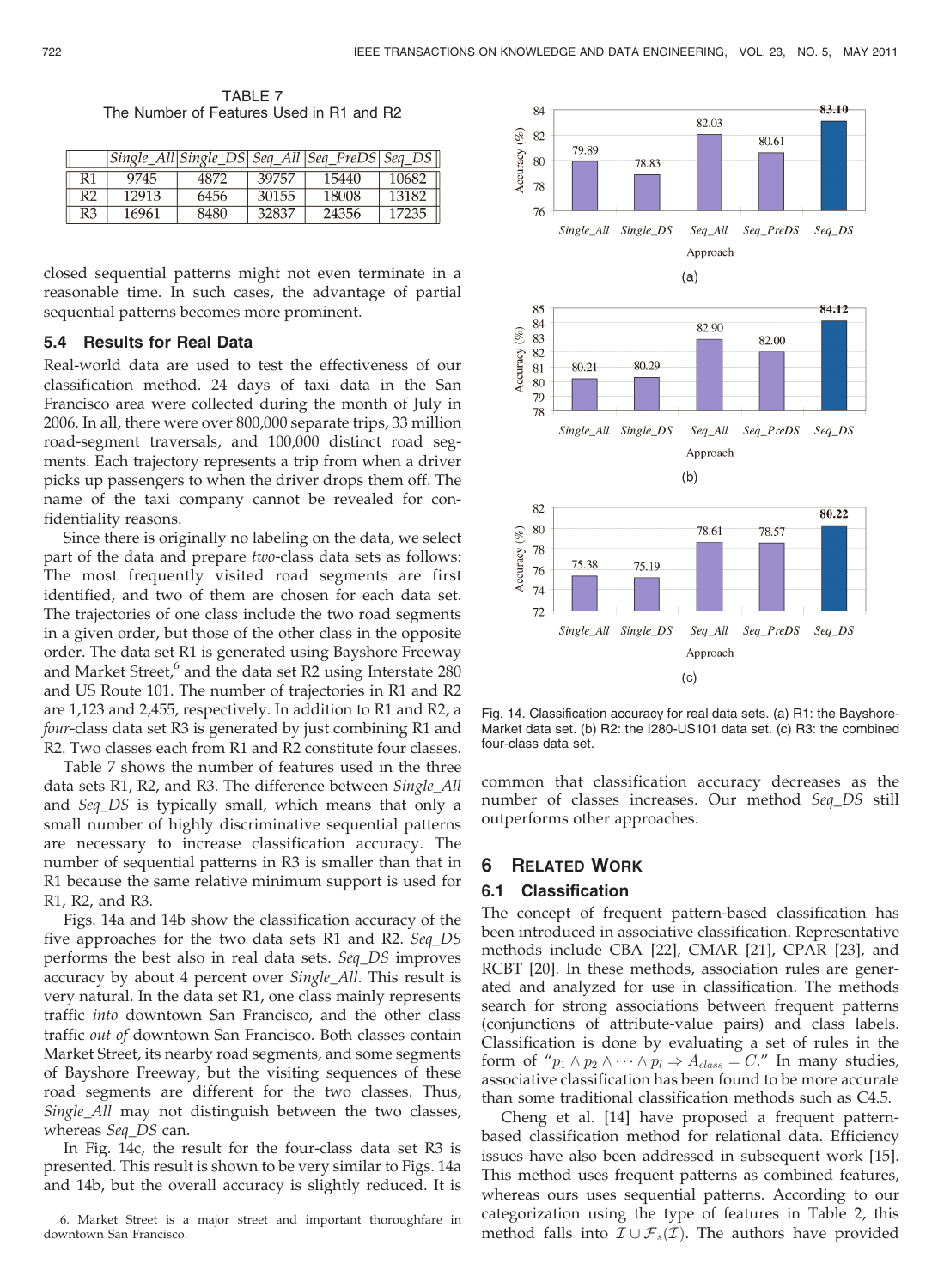in-depth analysis on why frequent patterns provide a good solution for classification and investigated the relationship between discriminative power and pattern frequency. By using this relationship, the authors have developed a formal strategy for determining the minimum support threshold. Our method is based on this work.

A number of frequent pattern-based classification methods have been developed in different domains. Lodhi et al. [18] have proposed a classification method for text documents, Leslie et al. [17] for protein sequences, and Deshpande et al. [16] for graphs, where phrases, substrings, and subgraphs are used as features. According to our categorization, these methods fall into  $\mathcal{F}(\mathcal{I})$  or  $\mathcal{F}_s(\mathcal{I})$ . In all these studies, frequent patterns are generated, and the data are mapped to a higher dimensional feature space. Data which are not separable in the original space become linearly separable in the mapped space. These methods, however, are not tailored to trajectory classification as opposed to ours.

Fraile and Maybank [11] have applied a hidden Markov model (HMM) [34] to classifying vehicles' trajectories. This method is similar to ones successfully applied to speech recognition. The measurement sequence is first divided into overlapping segments. In each segment, the trajectory of a vehicle is approximated by a smooth function, and then, assigned to one of the four categories: ahead, left, right, or stop. In this way, the list of segments is reduced to a string of symbols drawn from the set  $\{a, l, r, s\}$ . The string of symbols is classified using the HMM. That is, an HMM for the motion of the vehicle is constructed, and the Viterbi [34] algorithm is used to find the sequence of internal states for which the observed behavior of the vehicle has the highest probability. This method, however, cannot exploit a sequence of visited locations because, in the Markov chain, the probability of each state  $x_i$  depends only on the value of  $x_{i-1}$ . In contrast, discriminative patterns could be many states apart.

There are more methods developed for time series and general trajectories. The method in [35] basically belongs to Single\_DS which is one of our alternatives. Thus, it is already covered by the current experiments. The method in [36] is not appropriate for the trajectories on road networks since it performs classification using the distance between entire time series. There is no well-defined distance measure between two entire trajectories on road networks. Moreover, discriminative features are likely to exist on some parts of the trajectories. The method in [37] is not appropriate either since it assumes that the trajectories are generated by continuous functions. The sequences of road segments are hard to be modeled by continuous functions.

# 6.2 Trajectory Pattern Mining

In this section, we briefly review recent studies on trajectory pattern mining. Please notice that these studies are on mining different trajectory patterns, but not on classification based on trajectory patterns. Moreover, our framework is general enough to adopt new kinds of trajectory patterns with proper extensions.

Giannotti et al. [2] have developed an algorithm of mining trajectory patterns. A T-pattern is  $T = (S, A)$ , where  $S = \langle s_0, \ldots, s_n \rangle$  is a sequence of  $n + 1$  locations, and  $A =$  $\langle \alpha_1, \ldots, \alpha_n \rangle$  is a sequence of transition times between consecutive locations. When generating T-patterns, similar locations should be considered as being the same since the exactly same location usually never occurs. To handle spatial similarity, regions of interest (i.e., popular regions) are discovered based on density. Then, T-patterns are represented using only these regions.

Gudmundsson and Kreveld [4] have proposed methods of finding longest duration flocks in trajectory data. A flock in a time interval  $I$ , where the duration of  $I$  is at least  $k$ , consists of at least  $m$  entities such that for every point in time within  $I$ , there is a disk of radius  $r$  that contains all the  $m$  entities. Compared with T-patterns, intermediate paths between consecutive regions and absolute times are important in flocks, whereas they are not in T-patterns. Flocks could be used as features for trajectory classification. However, there is no need to find the longest duration flocks for classification.

T-patterns and flocks are designed to support general trajectories, i.e., sequences of  $(x, y, t)$ , but are not tailored to trajectories on road networks. To the best of our knowledge, most data mining algorithms for trajectories on road networks assume the environment where raw trajectories are already transformed to sequences of road segments by map matching algorithms. This environment is natural since the sequences of road segments are much more intuitive and concise than those of GPS points. Furthermore, the output of map matching is very reliable in recent days. Therefore, there is no need to use the algorithms for general trajectories in our paper.

Mamoulis et al. [9] and Cao et al. [1] have proposed methods of discovering periodic patterns in spatiotemporal sequences. A *periodic pattern* is defined as a T-length sequence of the form  $r_0r_1 \ldots r_{T-1}$ , where  $r_i$  is a spatial region  $or$   $*$  (the whole spatial universe). Although periodic patterns could be used as features, the patterns found in this work are within the trajectory of a single moving object. In order to be useful for classification, the patterns should be within the trajectories of many moving objects in the same class. This work is not tailored to trajectories on road networks either.

Zheng et al. [10] have proposed a method of mining interesting locations and travel sequences from GPS trajectories. The main idea is to exploit users' travel experiences. A user's visit to a location is regraded as a direct link from the user to the location. Then, an HITSbased model is used to infer the user's travel experience and the interest of the location. However, high interestingness does not necessarily mean high discriminative power since interestingness increases as the location is visited more often. Recall that Type-II patterns in Fig. 3b have limited discriminative power. This work is not tailored to trajectories on road networks either.

Gidófalvi and Pedersen [3] have proposed methods of mining long, sharable patterns (LSP) from trajectories on road networks. Since their main target is a ride-sharing application, long patterns are definitely preferable for their purposes. However, long patterns are not very critical to classification accuracy as proven in our paper. The LSP mining algorithm tries to mine frequent patterns (not sequential patterns) mainly due to performance issues since patterns in trajectories could be extremely long. Thus, LSPs are not suitable for classification purposes as discussed in Section 3.1.1.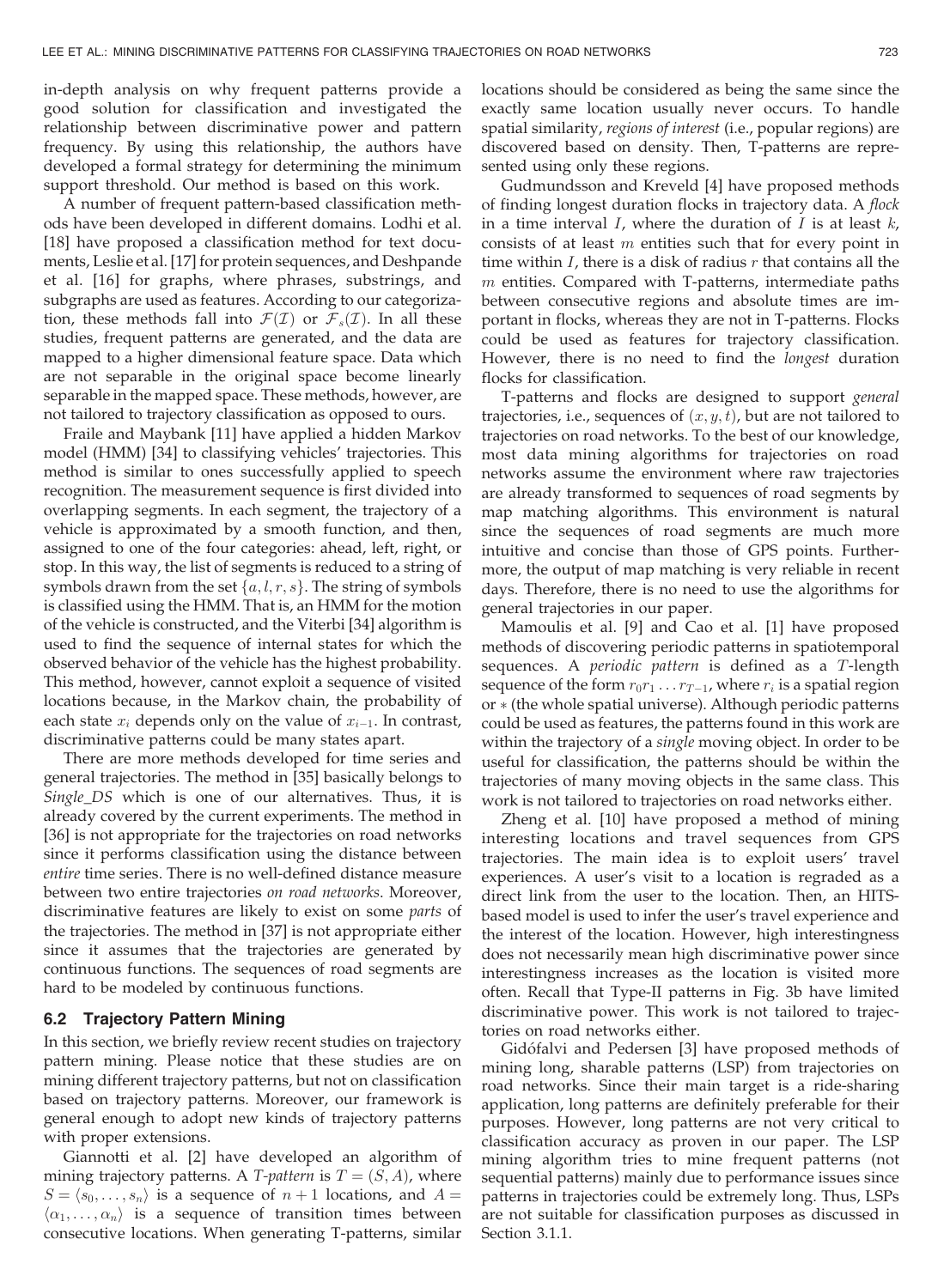Symbol Definition  $\overline{\theta}$  $P(x = 1)$ , *i.e.*, the relative support  $P(c=1)$  $\overline{p}$  $P(c=1|x=1)$  $\boldsymbol{q}$ the number of closed sequential patterns  $\boldsymbol{n}$ the length of *closed* sequential patterns  $\overline{k}$ the length of *partial* sequential patterns

TABLE 8 The Summary of the Notation

# 7 CONCLUSIONS

In this paper, we have presented a framework of frequent pattern-based classification for trajectories on road networks. We have performed systematic analysis about the behavior of trajectories on road networks. Our analysis leads to the conclusion that partial sequential patterns are good feature candidates.

We have conducted extensive experiments by comparing classification accuracy and efficiency of five classification approaches. Experimental results show that Seq\_DS improves classification accuracy by up to 15 percent over Single\_All. At the same time, training time and prediction time are shown to increase only by less than 10 percent, and feature generation time is shown to decrease significantly with classification accuracy losing by as small as 1 percent. Also, in real data sets, Seq\_DS achieves the highest classification accuracy among the five approaches. These results indeed demonstrate the effectiveness of trajectory classification using partial sequential patterns.

Overall, we believe that we have provided a practical framework for trajectory classification which can be used in a real environment. Also, we believe that the methodology developed here tells us that using sophisticated patterns can be quite useful in classification. Further study on efficient and effective methods for pattern-based classification with more sophisticated patterns is an interesting direction for future research.

#### **APPENDIX**

We theoretically show that a large proportion of partial sequential patterns will preserve their original discriminative power unless their length is too short. For ease of exposition, binary classification is used for our theoretical analysis.  $X$  denotes a random variable for a pattern, and  $C$ that for a class. Suppose  $X \in \{0, 1\}$  and  $C \in \{0, 1\}$  due to binary classification. Table 8 summarizes the notation for this analysis.

The conditional entropy of a closed sequential pattern is formulated by (7). The information gain can be easily obtained by (1) and is employed as the measure of discriminative power

$$
H(C|X) = -\theta q \log q - \theta (1-q) \log(1-q)
$$
  
+ 
$$
(\theta q - p) \log \frac{p - \theta q}{1 - \theta}
$$
  
+ 
$$
(\theta (1-q) - (1-p)) \log \frac{(1-p) - \theta (1-q)}{1 - \theta}.
$$
 (7)



Fig. 15. Estimation of the information gain as  $k$  varies.

If a k-partial sequential pattern is used instead of a closed sequential pattern, q needs to be changed accordingly as  $(8)$ . One of k-permutations from a closed sequential pattern in the other class may match the  $k$ -partial sequential pattern, which makes  $q$  decrease by that probability. Equation  $(8)$  is a simplified formulation, but it is enough for a ballpark analysis. We assume  $\theta_k \stackrel{\approx}{=} \theta_{closed}$  though  $\theta_k$  will actually get a little larger.  $p$  is the same regardless of the length of a partial sequential pattern

$$
q_k = q_{closed} - \frac{n(1-p)}{lP_k}.
$$
\n(8)

We plot the information gain of a  $k$ -partial sequential pattern in Fig. 15 with  $k$  varied from 10 down to 2. Other variables are set reasonably as follows:  $\theta = 0.5$ ,  $p = 0.5$ ,  $q = 0.9$ ,  $n = 100$ , and  $l = 10$ . The information gain is kept high when  $k > 4$ , drops rapidly when  $k = 3$ , and becomes very low when  $k = 2$ . Thus, if we set k to be 2, classification accuracy would not be as good. This analysis coincides very well with Fig. 10 in Section 5.2.2.

It turns out that this analysis is very helpful for determining max len. We can draw a graph just like Fig. 15 by using the information of a given data set. Then, it is required to find the length where the information gain decreases significantly, e.g.,  $k = 3$  in Fig. 15. max len can be the smallest value larger than the length. Our experience indicates that  $max $len = 5$  is a good configuration, in general.$ 

#### ACKNOWLEDGMENTS

The work was supported in part by the Korea Research Foundation grant, funded by the Korean Government (MOEHRD), KRF-2006-214-D00129, and in part by the US National Science Foundation (NSF) grants IIS-09-05215, CNS-0931975, and BDI-07-Movebank. Any opinions, findings, and conclusions expressed here are those of the authors and do not necessarily reflect the views of the funding agencies. This work was done while the first, third, and fourth authors were at the University of Illinois.

## **REFERENCES**

- [1] H. Cao, N. Mamoulis, and D.W. Cheung, "Discovery of Periodic Patterns in Spatiotemporal Sequences," IEEE Trans. Knowledge and Data Eng., vol. 19, no. 4, pp. 453-467, Apr. 2007.
- [2] F. Giannotti, M. Nanni, F. Pinelli, and D. Pedreschi, "Trajectory Pattern Mining," Proc. ACM SIGKDD, pp. 330-339, Aug. 2007.
- [3] G. Gidófalvi and T.B. Pedersen, "Mining Long, Sharable Patterns in Trajectories of Moving Objects," GeoInformatica, vol. 13, no. 1, pp. 27-55, 2009.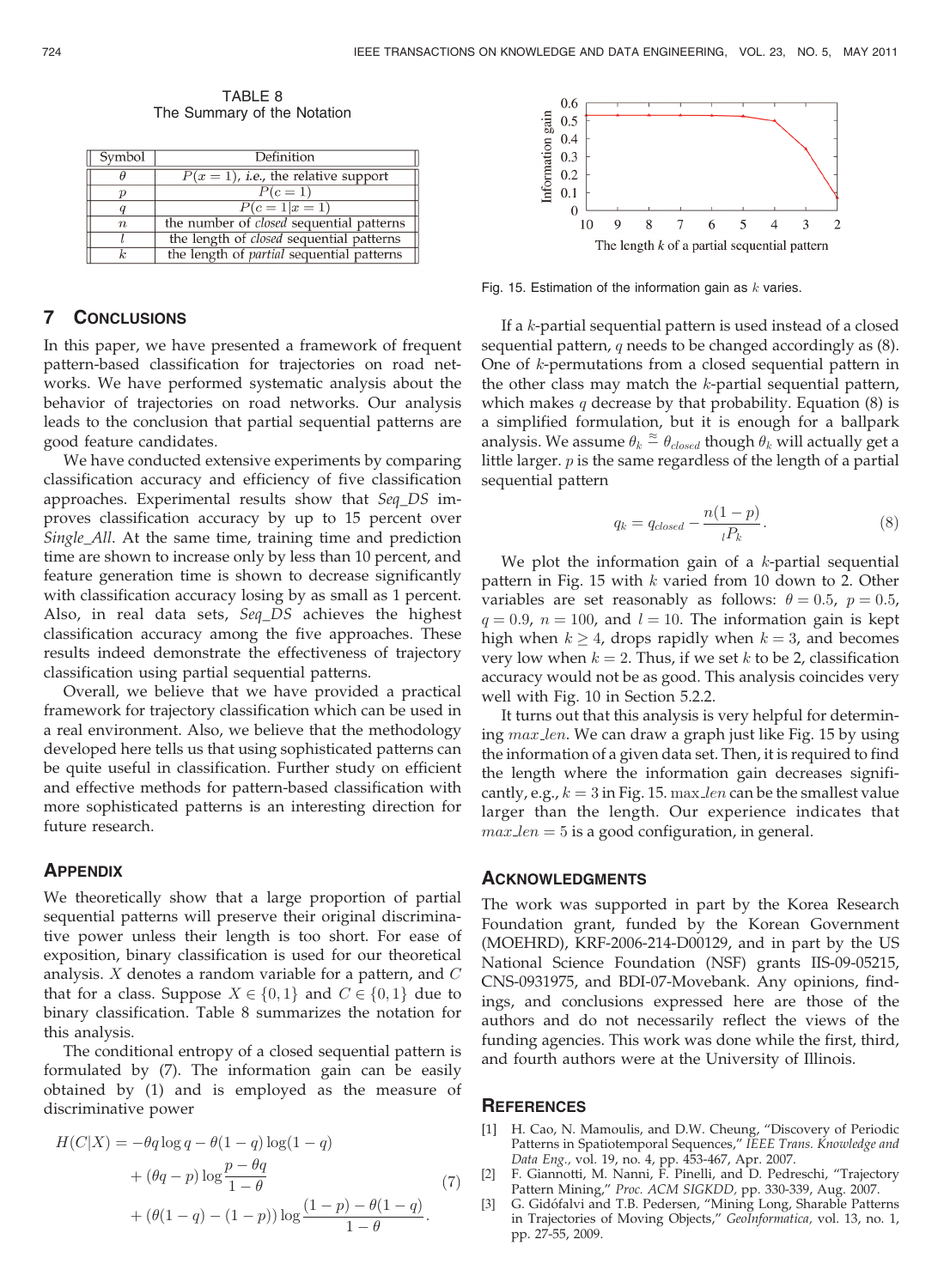- [4] J. Gudmundsson and M.J. Kreveld, "Computing Longest Duration Flocks in Trajectory Data," Proc. 14th ACM Int'l Symp. Geographic Information Systems, pp. 35-42, Nov. 2006.
- J.-G. Lee, J. Han, and K.-Y. Whang, "Trajectory Clustering: A Partition-and-Group Framework," Proc. ACM SIGMOD, pp. 593- 604, June 2007.
- [6] J.-G. Lee, J. Han, and X. Li, "Trajectory Outlier Detection: A Partition-and-Detect Framework," Proc. 24th Int'l Conf. Data Eng., pp. 140-149, Apr. 2008.
- [7] J.-G. Lee, J. Han, X. Li, and H. Gonzalez, "TraClass: Trajectory Classification Using Hierarchical Region-Based and Trajectory-Based Clustering," Proc. VLDB Endowment, vol. 1, no. 1, pp. 1081- 1094, 2008.
- [8] X. Li, J. Han, S. Kim, and H. Gonzalez, "ROAM: Rule- and Motif-Based Anomaly Detection in Massive Moving Object Data Sets," Proc. SIAM Int'l Conf. Data Mining, Apr. 2007.
- [9] N. Mamoulis, H. Cao, G. Kollios, M. Hadjieleftheriou, Y. Tao, and D.W. Cheung, "Mining, Indexing, and Querying Historical Spatiotemporal Data," Proc. ACM SIGKDD, pp. 236-245, Aug. 2004.
- [10] Y. Zheng, L. Zhang, X. Xie, and W.-Y. Ma, "Mining Interesting Locations and Travel Sequences from GPS Trajectories," Proc. 18th Int'l Conf. World Wide Web, pp. 791-800, Apr. 2009.
- [11] R. Fraile and S.J. Maybank, "Vehicle Trajectory Approximation and Classification," Proc. Ninth British Machine Vision Conf., pp. 832-840, Sept. 1998.
- [12] J. Krumm and E. Horvitz, "Predestination: Inferring Destinations from Partial Trajectories," Proc. Eighth Int'l Conf. Ubiquitous Computing, pp. 243-260, Sept. 2006.
- [13] D.J. Patterson, L. Liao, K. Gajos, M. Collier, N. Livic, K. Olson, S. Wang, D. Fox, and H.A. Kautz, "Opportunity Knocks: A System to Provide Cognitive Assistance with Transportation Services," Proc. Sixth Int'l Conf. Ubiquitous Computing, pp. 433-450, Sept. 2004.
- [14] H. Cheng, X. Yan, J. Han, and C.-W. Hsu, "Discriminative Frequent Pattern Analysis for Effective Classification," Proc. 23rd Int'l Conf. Data Eng., pp. 716-725, Apr. 2007.
- [15] H. Cheng, X. Yan, J. Han, and P.S. Yu, "Direct Discriminative Pattern Mining for Effective Classification," Proc. 24th Int'l Conf. Data Eng., pp. 169-178, Apr. 2008.
- [16] M. Deshpande, M. Kuramochi, N. Wale, and G. Karypis, "Frequent Substructure-Based Approaches for Classifying Chemical Compounds," IEEE Trans. Knowledge and Data Eng., vol. 17, no. 8, pp. 1036-1050, Aug. 2005.
- [17] C.S. Leslie, E. Eskin, and W.S. Noble, "The Spectrum Kernel: A String Kernel for SVM Protein Classification," Proc. Seventh Pacific Symp. Biocomputing, pp. 566-575, Jan. 2002.
- [18] H. Lodhi, C. Saunders, J. Shawe-Taylor, N. Cristianini, and C. Watkins, "Text Classification Using String Kernels," J. Machine Learning Research, vol. 2, pp. 419-444, 2002.
- [19] V.N. Vapnik, Statistical Learning Theory. John Wiley & Sons, 1998.
- [20] G. Cong, K.-L. Tan, A.K.H. Tung, and X. Xu, "Mining Top-K Covering Rule Groups for Gene Expression Data," Proc. ACM SIGMOD, pp. 670-681, June 2005.
- [21] W. Li, J. Han, and J. Pei, "CMAR: Accurate and Efficient Classification Based on Multiple Class-Association Rules," Proc. First IEEE Int'l Conf. Data Mining, pp. 369-376, Nov. 2001.
- [22] B. Liu, W. Hsu, and Y. Ma, "Integrating Classification and Association Rule Mining," Proc. Fourth Int'l Conf. Knowledge Discovery and Data Mining, pp. 80-86, Aug. 1998.
- [23] X. Yin and J. Han, "CPAR: Classification Based on Predictive Association Rules," Proc. Third SIAM Int'l Conf. Data Mining, May 2003.
- [24] R. Agrawal and R. Srikant, "Mining Sequential Patterns," Proc. 11th Int'l Conf. Data Eng., pp. 3-14, Mar. 1995.
- [25] X. Yan, J. Han, and R. Afshar, "CloSpan: Mining Closed Sequential Patterns in Large Databases," Proc. Third SIAM Int'l Conf. Data Mining, May 2003.
- [26] H. Hu, D.L. Lee, and V.C.S. Lee, "Distance Indexing on Road Networks," Proc. 32nd Int'l Conf. Very Large Data Bases, pp. 894- 905, Sept. 2006.
- [27] R. Agrawal, T. Imielinski, and A.N. Swami, "Mining Association Rules between Sets of Items in Large Databases," Proc. ACM SIGMOD, pp. 207-216, May 1993.
- [28] Y. Yang and J.O. Pedersen, "A Comparative Study on Feature Selection in Text Categorization," Proc. 14th Int'l Conf. Machine Learning, pp. 412-420, July 1997.
- [29] Y.-W. Chen and C.-J. Lin, "Combining SVMs with Various Feature Selection Strategies," Feature Extraction: Foundations and Applications, I. Guyon, S. Gunn, M. Nikravesh, and L.A. Zadeh, eds., pp. 315-323, Springer, 2006.
- [30] V. Sindhwani, P. Bhattacharya, and S. Rakshit, "Information Theoretic Feature Crediting in Multiclass Support Vector Machines," Proc. First SIAM Int'l Conf. Data Mining, Apr. 2001.
- [31] J. Han and M. Kamber, Data Mining: Concepts and Techniques, second ed. Morgan Kaufmann, 2006.
- [32] C.-C. Chang and C.-J. Lin, "LIBSVM: A Library for Support Vector Machines," http://www.csie.ntu.edu.tw/~cjlin/libsvm, 2001.
- [33] T. Brinkhoff, "A Framework for Generating Network-Based Moving Objects," GeoInformatica, vol. 6, no. 2, pp. 153-180, 2002.
- [34] L.R. Rabiner and B.H. Juang, "An Introduction to Hidden Markov Models," IEEE ASSP Magazine, vol. 3, no. 1, pp. 4-16, Jan. 1986.
- [35] P. Geurts, "Pattern Extraction for Time Series Classification," Proc. Fifth European Conf. Principles of Data Mining and Knowledge Discovery, pp. 115-127, Sept. 2001.
- [36] E.J. Keogh and M.J. Pazzani, "An Enhanced Representation of Time Series Which Allows Fast and Accurate Classification, Clustering and Relevance Feedback," Proc. Fourth Int'l Conf. Knowledge Discovery and Data Mining, pp. 239-243, Aug. 1998.
- [37] S. Gaffney and P. Smyth, "Trajectory Clustering with Mixtures of Regression Models," Proc. Fifth ACM SIGKDD, pp. 63-72, Aug. 1999.



Jae-Gil Lee received the PhD degree from Korea Advanced Institute of Science and Technology (KAIST) in 2005. He was with IBM Almaden Research Center, working on design and development of a data warehouse product. He is now an assistant professor in the Department of Knowledge Service Engineering at KAIST. He was a postdoctoral fellow at the Department of Computer Science, University of Illinois at Urbana-Champaign. His primary re-

search interests include data mining, data warehousing, and database systems. His trajectory mining papers published at SIGMOD, VLDB, and ICDE are being actively cited in recent years. He received the Best Demonstration Award at ICDE '05 and served as the Publicity Chair of CIKM '09. He is a member of the IEEE.



Jiawei Han is a professor in the Department of Computer Science at the University of Illinois. He has been working on research into data mining, data warehousing, stream data mining, spatiotemporal and multimedia data mining, information network analysis, text and web mining, and software bug mining, with more than 400 conference and journal publications. He has chaired or served in more than 100 program committees of international

conferences and workshops and also served or is serving on the editorial boards for Data Mining and Knowledge Discovery, the IEEE Transactions on Knowledge and Data Engineering, the Journal of Computer Science and Technology, and the Journal of Intelligent Information Systems. He is currently the founding editor-in-chief of the ACM Transactions on Knowledge Discovery from Data (TKDD). He has received IBM Faculty Awards, the Outstanding Contribution Award at the International Conference on Data Mining (2002), the ACM SIGKDD Innovation Award (2004), and the IEEE Computer Society Technical Achievement Award (2005). His book Data Mining: Concepts and Techniques (Morgan Kaufmann) has been used worldwide as a textbook. He is a fellow of the ACM and the IEEE.